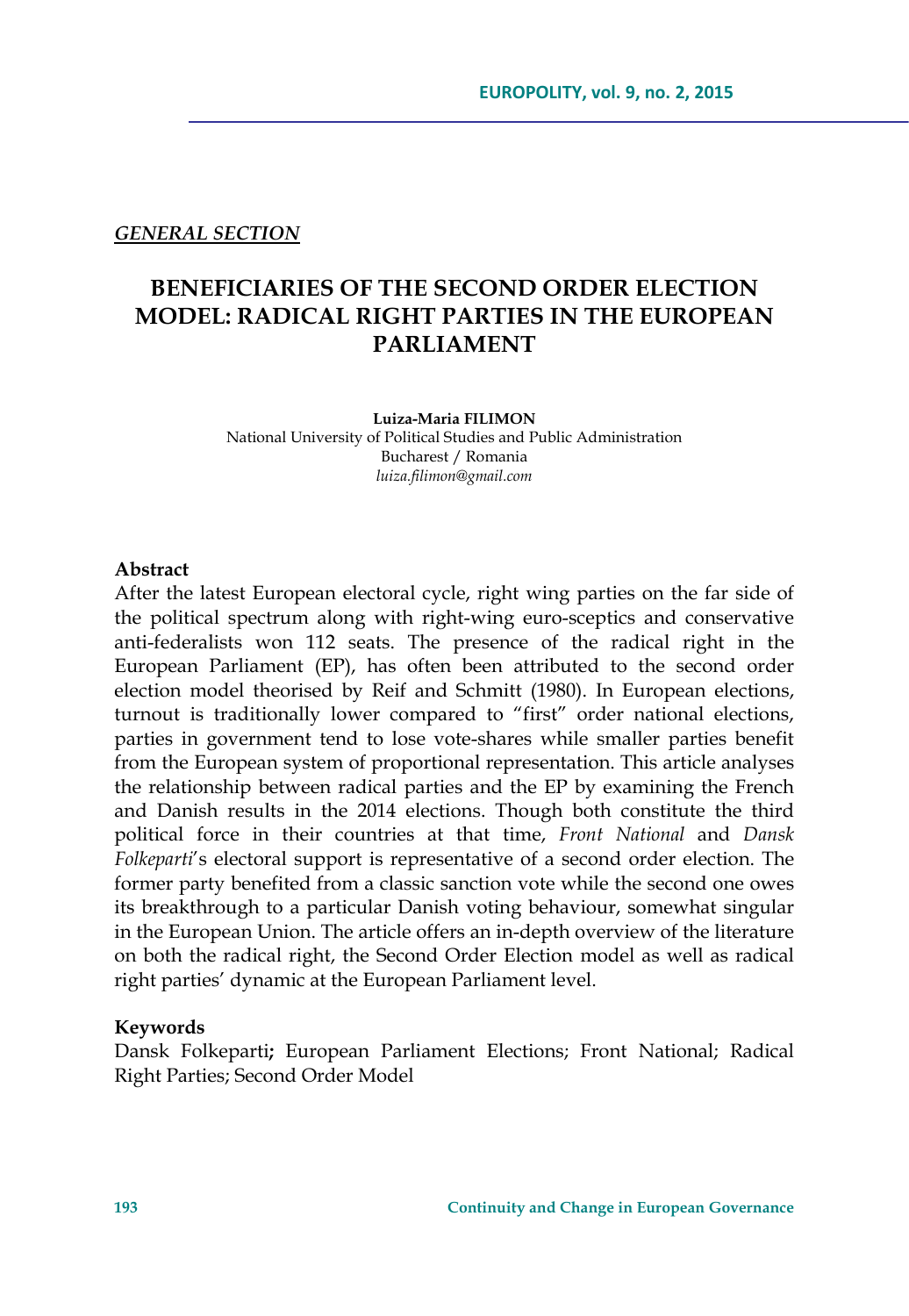### **1. INTRODUCTION**

When the economy becomes a point of contention for the electorate, voters have been noted to sanction and reward parties on an asymmetric basis. In other words, the parties in government will be held responsible for economic hardships but will not necessarily be acknowledged in times of prosperity either (see Stevenson 2002, 45-47). In the case of the European Union (EU), the effects of the debt, banking and currency issues are compounded by the political crisis at the core of the European project in as far as voters are concerned (see Habermas 2012), especially those from the EU15 countries. In this context, the EU electorate is divided between the promises of economic advantages and development (more so in Central and Eastern Europe) and the threats to the 'welfare status quo' in Western Europe, posed by factors generally centred on immigration.

Consequently, marginal internal political forces – be they proponents of Euroscepticism or hardcore nationalists – will ramp up the rhetoric of the 'house divided against itself' in order to further their political agenda and win over the dissatisfied and disenfranchised electorate. In turn, this poses the following questions: Are radical right parties registering higher electoral percentages during periods of economic turmoil shaped by welfare cuts and growing financial unrest?; Are there enough arguments supporting the claim that there is an ascending radical right pan-European trend in the EU?; How much are these parties influencing the decision-making process in the EU? The study looks at the voting behaviour in the European Parliament (EP) elections from a second order voting perspective in order to assess the relationship between "fringe parties", electorates, economic climate and the EU, based on the results of the eighth EU parliamentary election. It further examines the 2014 European election – with a focus on the French and Danish cases – through the lenses of the Second Order Election (SOE) model, in order to better understand the mechanisms which have permitted small, radical parties (divided between the extreme right, the right-wing Euro-sceptics as well as the conservative anti-federalists), to win seats in the EP.

### **2. THEORETICAL BACKGROUND**

Since 1979, the European Parliament (EP) has been elected by universal suffrage. From 1979 to 1994, the turnout for the European Parliament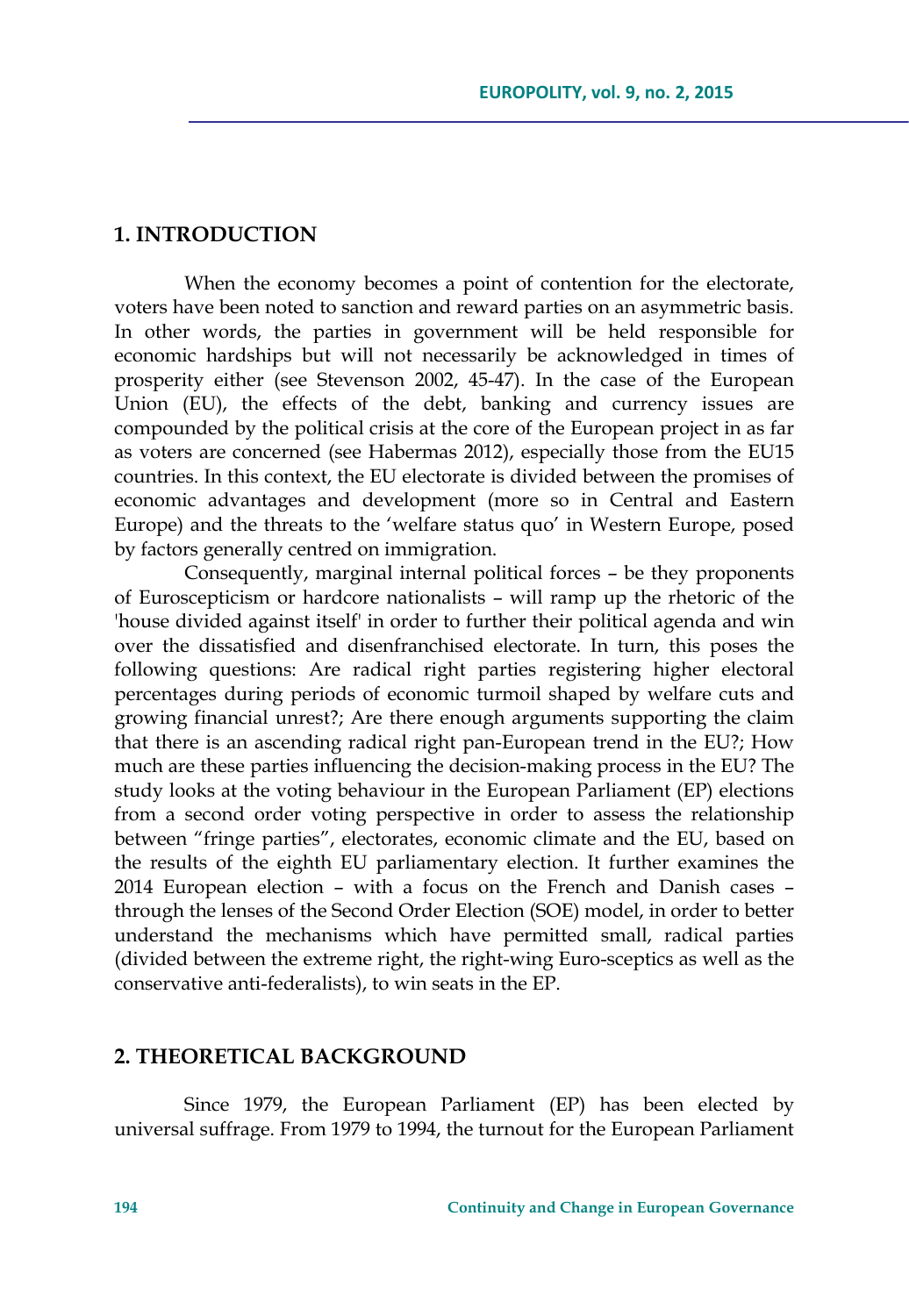elections registers at over 50%: in 1979 – 61.99% (EU9: Germany, France, Italy, the Netherlands, Belgium, Luxembourg, the UK, Denmark and Ireland); in 1984 – 58.98% (EU10: EU9 + Greece in 1981); in 1989 – 58.41% (EU12: EU10 + Spain and Portugal in 1986); in 1994 – 56.67% (EU12). Afterwards, from 1999 to 2014, the turnout averages below 50%: in 1999 – 49.51% (EU15: EU12 + Austria, Finland and Sweden in 1995); in 2004 – 45.47% (EU25: EU15 + the Czech Republic, Hungary, Poland, Slovakia, Slovenia, Estonia, Latvia, Lithuania, Cyprus and Malta in 2004); in 2009 – 43% (EU27: EU25 + Bulgaria and Romania in 2007); while in 2014 – 42.54% (EU28: EU27 + Croatia in 2013) (EU Parliament 2014a)<sup>1</sup>. The turnout has declined from one election to the next even though potential voters from new Member States (MS) were added in seven out of eight electoral cycles. Hix and Hagemann (2009, 28) attribute the low turnouts to a weak "electoral connection" between Members of the EP, the politics of the EU and the national electorates.

Is there any merit to the argument that in times of economic hardship2 – such as the Eurozone crisis – dissatisfied electorates vote for populist, nationalist and/or Eurosceptic radical right parties? Moroska cites Lawrence Goodwyn who defines a "populist moment" as "situations (changes, crises, conflicts) in society which favour [...] the emergence or electoral rise of the right-wing populist parties" (Moroska 2009, 302). Could they in turn form pan-European coalitions? Nikolaj Nielsen reports in the EUobserver that after the 2014 EP election, the Italian anti-immigration party, *Lega Nord* intended to abandon Europe of Freedom and Democracy (EFD) – the right wing Eurosceptic group, which also comprised of the British Ukip and the Danish People's Party – in order to join Marine Le Pen's *Front National*, in its attempt to establish a new political group more aligned with their parties' agendas (Nielsen 2014).

Leading researcher on populism and political extremism, Cas Mudde contends that at the aggregate trans-national level, this "motley crew" of right wing parties are the embodiment of the "house divided that cannot stand" in the EU. Despite being a staple in the fight against "European integration and solidarity (notably against the bailouts)", radical right parties gained support

<sup>1</sup> See also Turnout at the European elections (1979-2009):

http://www.europarl.europa.eu/aboutparliament/en/000cdcd9d4/Turnout-%281979-20 09%29.html (Accessed 10 September 2015).

<sup>2</sup> See: Von Mering, S. and T. Wyman McCarty (eds.). 2013. *Right-Wing Radicalism Today. Perspectives from Europe and the US*. New York: Routledge.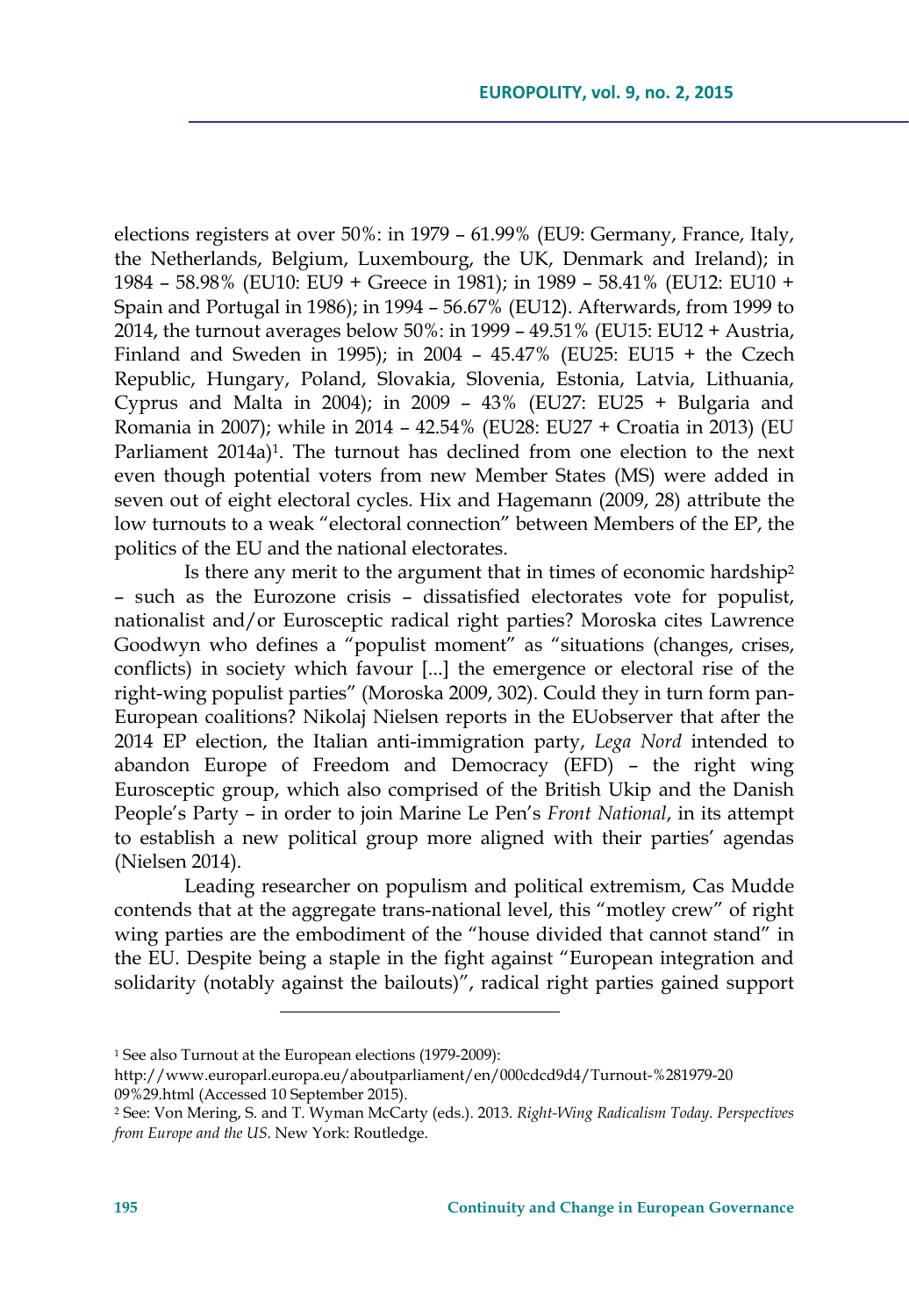in "only nine of the twenty-eight EU Member States" (Mudde 2014a, 100). At the 2014 elections, these parties won 86 seats in the EP (11.45%). The UK Independence Party (Ukip) secured 27.55% of the votes while *Front National* faired similarly, totalling a quarter of the votes in France. Other radical parties from the Czech Republic, Germany, Poland and Sweden, registered electoral breakthroughs as well (European Movement International 2014). This being said, Mudde argues that while in recent years some radical parties have gained a more notable position in the mainstream, most Member States had electorally failing far right parties before and during the economic crisis (Mudde 2014a, 101).

The European elections have been already theorised as Second Order Elections (SOE); compared to first-order elections, SOE are characterised by: "a) lower turnout; b) brighter prospects for small and new parties; c) national government parties' losses" (Hajner 2001, i). In addition, the electorate tends to vote based on the previous first order (national) stated options, instead of the opting for the potentially more second order (European) inclined parties (Hobolt and Wittrock 2011, 30).

The analysis of the 2014 French and Danish elections indicates that the voting pattern is consistent with the SOE model. As Hix and Marsh's have noted, only the first EP election could be regarded as less of a second order election, especially in regards to government performance. Afterwards, "the anti-government effect in European Parliament elections increased significantly between 1979 and 1994, fell slightly in 1999, [...] [and] re-emerged clearly again in 2004, 2009 [and 2014]" (Hix and Marsh 2011, 6). Rohrschneider and Clark's study supports this claim, adding that the framework for the current second order model is "based on several assumptions about individual-level motivations [...] summarised by a *transfer hypothesis*: individuals presumably apply their evaluations of national-level phenomena to the EU-level when voting in EU elections" (Rohrschneider and Clark 2009, 645).

The nature of the election can influence both the turnout as well as the party preference. Giebler theorises that the relevance of the election influences the case-by-case turnout, especially in the case of a traditional rational choice framework. Despite the fact that party and media resources invested in second order elections, are rather scarce, a substantial number of citizens still votes in these elections (Giebler 2014, 116). This can be attributed to the fact that being unable to maximise their personal utility in the EP elections, voters split their tickets (see Burden and Helmke 2009, 2). This voting behaviour is supported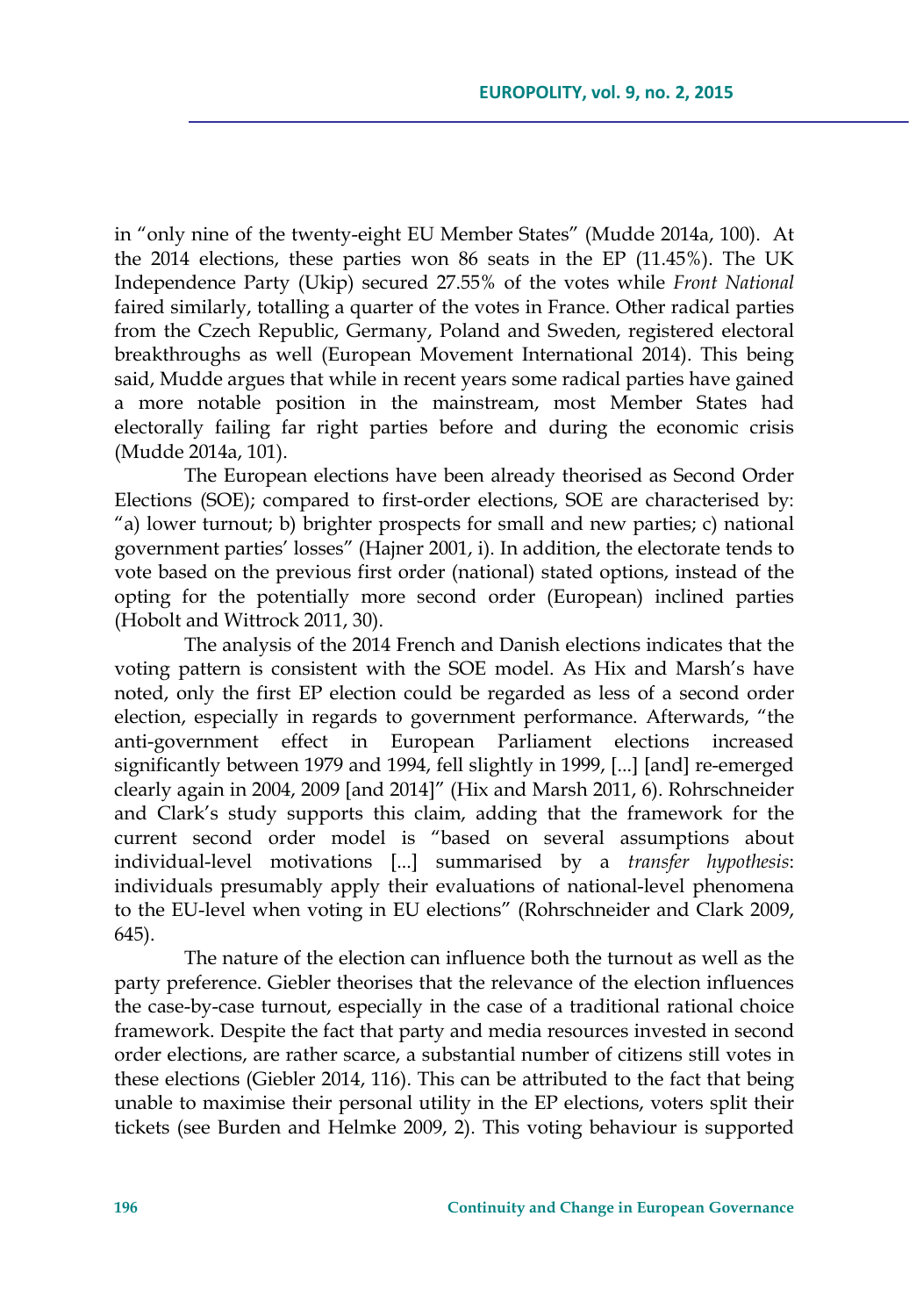by the fact that "second-order voters tend to vote 'differently' in comparison to more important elections" (Giebler 2014, 116). Without disregarding the multitude of motives attributed to a complex political behaviour such as the voting one, in the case of EP elections, low turnout and other anomalous voting behaviours can be explained by the fact that "the process is not rewarding enough for voters" while "the perceived benefits of voting are often outweighed by the costs"; the voters do not feel represented by the political parties in the EU and the parties fail time and time again to connect the interests of their electorates with the EU mechanisms (Grand and Tiemann 2012), as shown by the constant dips in turnout across eight electoral cycles.

Even though the EP elections are a reflection of the European citizenship across 28 Member States, 35 years later, Flickinger and Studlar remarked that the "mass level EU polity" has remained underdeveloped when compared to the national ones (Flickinger and Studlar 2007, 384). Moreover, the relation between "the Europeanization of the EP elections [...] [and the voters'] «anti-Europeanization»" (Manow 2005, 21), constitutes another second-order factor in assessing the results of SOE elections. Watts has noted that the voters' position on European issues has almost no direct relation with how they vote in EP elections (Watts 2008, 130), especially since in the voters' mistaken assessment, second order elections do not significantly contribute towards the establishment of a European executive (Almeida 2012, 141).

### **3. RADICAL RIGHT AND VOTING BEHAVIOUR IN SECOND ORDER ELECTIONS**

In his study "The Far Right and the European Elections", Mudde (2014, 98-99) identifies twelve radical right parties with parliamentary representation in "national legislatures of EU Member States (MS)": *Freiheitliche Partei Österreichs* (FPÖ – Freedom Party of Austria), *Vlaams Belang* (VB – Flemish Interest, Belgium), *Ataka* (Bulgaria), *Hrvatska stranka prava* (HSP – Croatian Party of Rights, Croatia), *Dansk Folkeparti* (DF – Danish People's Party, Denmark), *Front National* (FN – National Front, France), Golden Dawn (CA – Greece), *Jobbik* (Movement for a Better Hungary – Hungary), *Lega Nord* (LN - Northern League, Italy), National Alliance (NA – Latvia), *Partij voor de*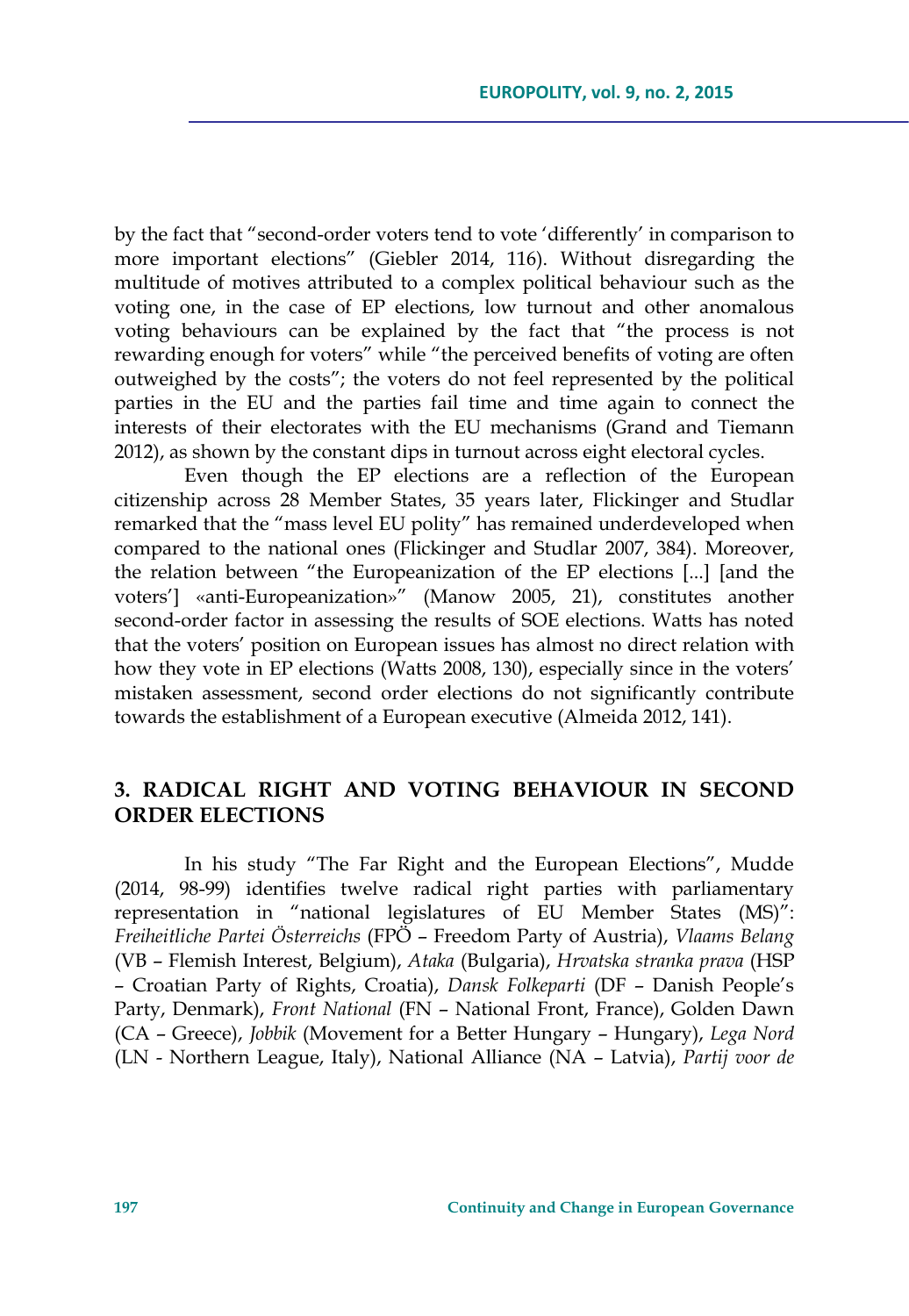*Vrijheid* (PVV – Party for Freedom, Netherlands), and *Sverigedemokraterna* (SD – Sweden Democrats, Sweden)<sup>1</sup>. In the European elections from 22<sup>nd</sup>-25<sup>th</sup> May 2014, these parties won 47 seats. *Front National* gained 23 mandates while Ukip (with 24 seats) became the largest party from UK in the EP.

The majority of them are non-aligned: FPÖ (4 seats), VB (1 seat), FN (23 seats), Golden Dawn (3 seats), Jobbik (3 seats), LN (5 seats), PVV (4 seats). Ukip (24 seats) and SD (2 seats) are members of Europe of Freedom and Direct Democracy (EFDD), a right wing populist group while DF (4 seats) and Finns Party (2 seats) are part of the European Conservatives and Reformers (ECR), another right-wing group though not as hard Eurosceptic as EFDD. ECR won 6.1% of the votes and 45 seats while EFDD "won 5.1% of the votes and 38 seats" (Deloy 2014, 2). Initially, *Front National*'s and Party for Freedom's leaders, Marine Le Pen and Geert Wilders did not meet the requirements needed to form a new group (at least 25 MEPs from at least seven countries). With only Austria's Freedom Party, Italy's *Lega Nord* and Netherland's Flemish Interest, Le Pen's initiative initially did not meet the minimum number of Member States required to form a new political group in the EP (Willsher and Traynor 2014).

One year later, in June 2015, after a British MEP defected from Ukip's group, Marine Le Pen succeeded in launching Europe of Nations and Freedom (ENF) which boasts 39 members from: Austria (4 MEPs – Freedom Party of Austria), Belgium (1 MEP - Flemish Interest), France (21 MEPs – National Front), Italy (5 MEPs – Northern League), Netherlands (4 MEPs – Party for Freedom), Poland (2 MEPs – Congress of the New Right), Romania (1 MEP – United Romania Party, initially a member of the Conservative Party), United Kingdom (1 MEP – Independent, elected as Ukip) (De La Baume and Vinocour 2015).

Europe of Freedom and Direct Democracy (EFDD) values "the cooperation among sovereign European States and rejects the bureaucratisation of Europe and the creation of a single centralised European

<sup>1</sup> Highest results in national parliaments: Austria – 26.9% in 1999, with 20.5% in 2013 (FPÖ); Hungary – 20.3% in 2014 (Jobbik); Latvia – 16.6% in 2014 (NA); Netherlands – 15.5% in 2010 with 10.1% in 2012 (PVV); France – 14.9% in 1997 with 13.6% in 2012 (FN); Denmark – 13.8% in 2007 with 12.3 in 2011 (DF); Sweden – 12.9% in 2014 (SD); Belgium – 12% in 2007 with 3.67% in 2014 (VB); Italy – 10.8% in 1996 with 4.1% in 2013 (LN); Bulgaria – 9.36% in 2009 with 4.52% in 2014 (NSA); Croatia – 7.06% in 1992 with 3% in 2011 in coalition with Croatian Guard (HSP); Greece – 6.97% in May 2012 (CA) (Mudde 2014a: 99, adjusted for the 2014 national parliamentary elections).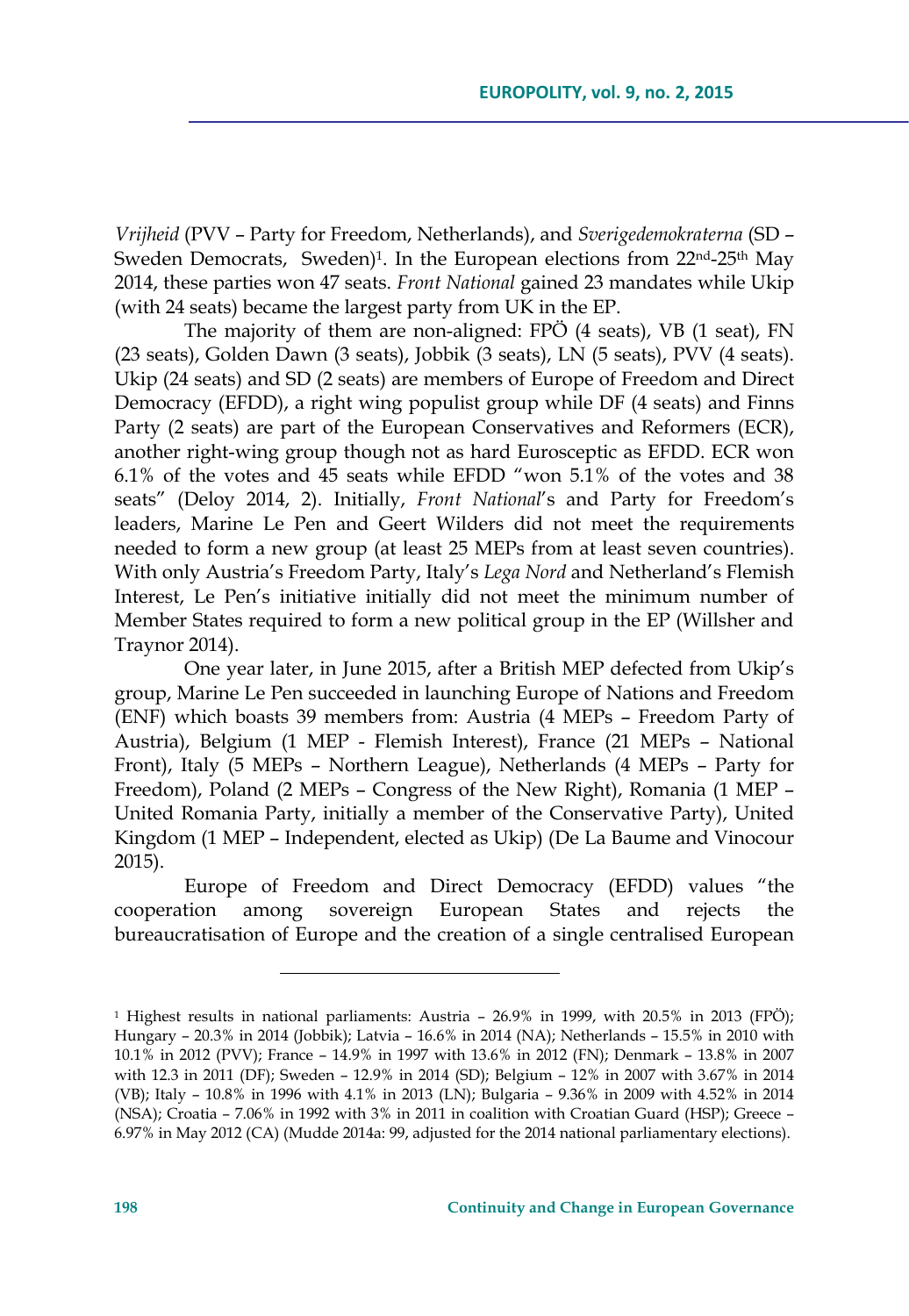superstate" (Farage 2014). It also promotes the right of European states "to protect their borders and strengthen their own historical, traditional, religious and cultural values" (Faure 2014, 9). Europe of Nations and Freedom (ENF) takes these notions further and doubles down on them. On the Mediterranean refugee crisis, Le Pen stated how she "wanted to stop foreigners from entering France" and that members of the group "are all opposed to mass migration" (Levy-Abegnoli 2015). Meanwhile, Geert Wilders, leader of Dutch Freedom Party and co-leader of the ENF, vowed that "together will fight mass immigration and the islamisation of our continent. We want to once again be masters of our laws, of our money, of our own country and this is what we are fighting for" (Levy-Abegnoli 2015).

Radical right parties are defined as "a collection of nationalist, authoritarian, xenophobic, and extremist parties that [share] the common characteristic of populist ultranationalism' (Minkenberg and Perrineau 2007, 30). Contrasting results lead to contrasting explanations. For example, Kessler and Freeman highlight the fact that the radical right benefits from "low electoral thresholds and high unemployment", while "unemployment is inconsequential. [L]imited welfare state coverage, proportional representation, and insecurity are more indicative factors of an increase of the radical right's share of the vote" (Kessler and Freeman 2005, 262). Compared to other parties, they tend to represent their voters better on issues such as immigration and EU integration (Walczak and Van der Brug 2013, 15) and advocate for "restrictions on immigration and on the ethnic, cultural, and religious diversification of Western European societies" (Ivarsflaten and Gudbrandsen 2012, 1). In the EU, radical right parties a direct, institutional access to policy making. Instead they compensate this insufficiency, on the rhetorical front, by appealing to latent, rising xenophobia in large swathes of the electorate, outside their regular voting pool. Currently, with the European Union in the middle of the Syrian refugee crisis – rather easily foreseeable where not for deficient policies – the ultra-nationalist radical right parties are capitalising on the impeding flux of refugees and are doubling down on the hate, anti-Muslim, anti-immigration rhetoric, couched in economic, employment and welfare state pragmatism. As far as the European Parliament is concerned, with the establishment of the ENF group, the radical right MEPs use the institution as a drive for electoral campaign. With an estimated budget of  $\epsilon$  17.5 million over the next four years, the ENF members also gain access to a larger administrative support as well as more time to address and influence the plenary debates. In spite of these, at least for the current legislature, ENF's influence on the EP remains low.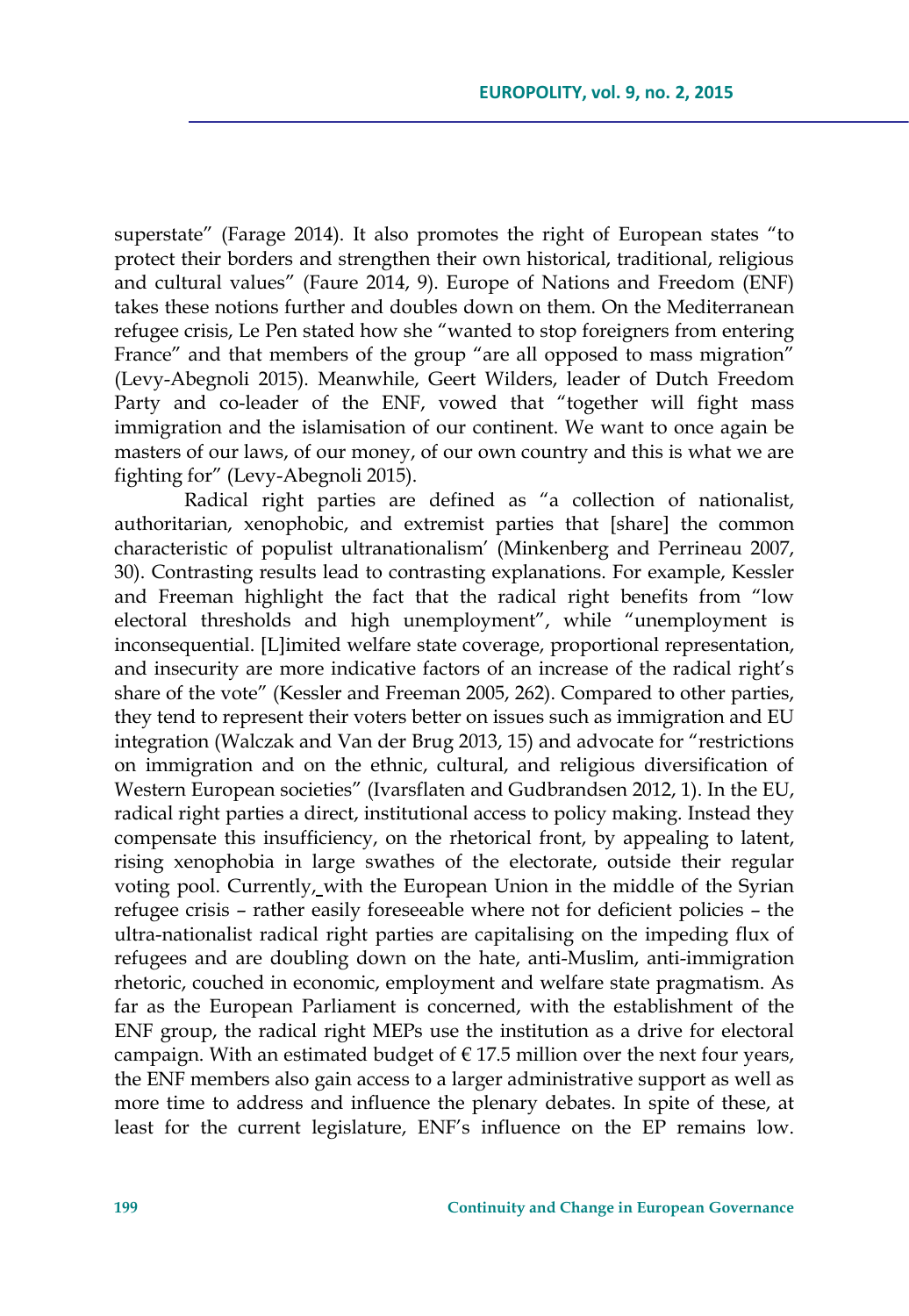Charles de Marcilly, head of the Brussels office of the Robert Schuman Foundation, notes that either in the case of proposing new legislation or introducing table amendments, ENF lacks the support of other groups (Stafford 2015). The problem – as with the refugee / immigration crisis – is that in the current atmosphere, the radical right trend, if left unmitigated, has the potential to become a more complicated crisis for the European Union, in the absence of a counterbalancing narrative / policies, aimed at moderating the anti-European / anti-establishment / nativist / segregationist message of the radical right.

As indicated by factors such as "social position, personality traits and value orientation" (Arzheimer 2012, 38), the radical right electorate – though not homogeneous – is often represented by "young men, the self-employed, and working-class voters" (Givens 2005, 46). Usually part of lower-middle classes and of the "petite burgeoisie" ("self-employed professionals, ownaccount technicians and small merchants" - Norris 2005, 147)) and more recently, from well-educated segments of the middle class (as seen in Austria and Denmark), these voters remark themselves by their openly expressed authoritarian tendencies. Such behaviours are further explained: "the very nature of jobs in certain segments of the private sector predisposes their occupants towards mixture of market-liberal and authoritarian ideas", such as those embraced by French *Front National* or the Austrian Freedom Party (Arzheimer 2012, 3). According to Flecker *et al*. in the study "Potentials of Political Subjectivity and the Various Approaches to the Extreme Right: Findings in the Qualitative Research", radical right voters show high levels of frustration stemming from failed expectations about social status, work, employment, or standard of living. In addition, economic precarity, devalued occupations and overall political powerlessness add to these voters' generalised anxiety, uncertainty and wariness about mainstream politics. The notion of a trans-European unified radical right trend is debatable because electoral success, voting behaviour and public opinion fluctuate from one country to another and while there are prominent cases from Ukip to Front National, Danish People's Party or Golden Dawn, the notion of a transnational movement has so far been limited to a discursive reality. Instead, the more likely scenario is that where centre-right parties are contaminated by the radical right issues, would have higher chances of being elected and hence potentially negotiating *quid pro quos* with radical right parties, like in the case of Denmark (prior to the 2015 election). This being said, the risk of crosscontamination at the level of the European institutions – in our cases, the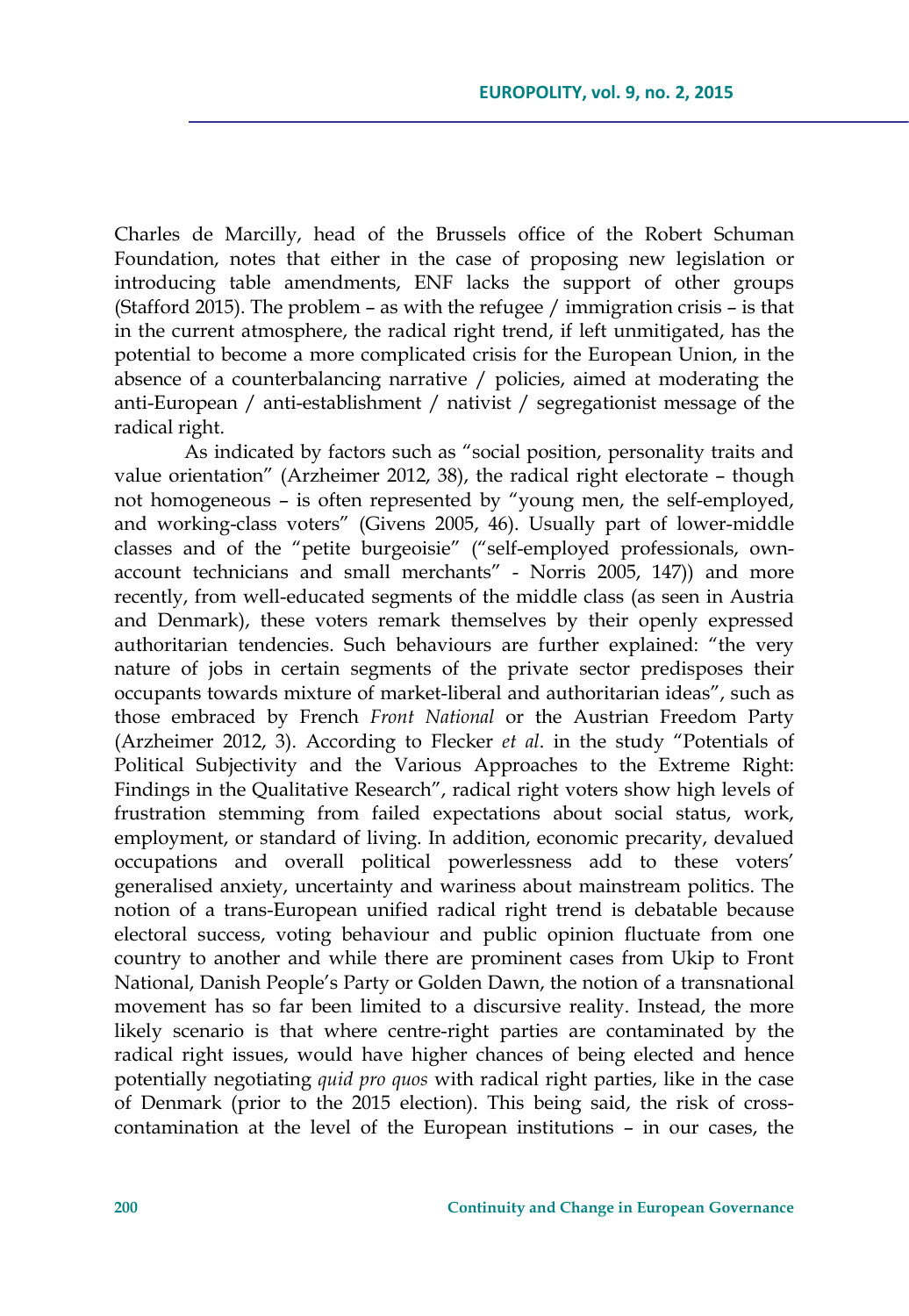European Parliament - remains low. The European institutions should address the causes that led these parties to gain traction in the national mainstream and to reassess the medium-to-long term effects of prolonged austerity. The importance of this cannot be underestimated in a context where presently, MS are asked to take Syrian refugees, the Common European Asylum System has collapsed and there are heightened tensions related to terrorist attacks (such as the November 2015 Paris ones), on which radical right parties thrive on.

Compared to previous years, many Europeans consider that the EP "does not take into consideration their concerns' while trust in EU institutions has decreased. At the EU28 level, 52% (+12% compared to the 2009 elections) declared they did not trust the institutions of the EU. Of these, 43% voted in the 2014 EP elections while 58% abstained. On the other hand, of the 43% (-7% from 2009) who declared that they trust the EU institutions, 55% voted while 35% abstained. Moreover, 54% (+13% from 2009) declared that the EP does not take into consideration the concerns of European citizens. Out of 54%, 47% voted in the 2014 election, while 59% abstained" (Directorate-General for Communication 2014a, 5, 55). This attitudinal change is not limited just to the EU. In fact, it is part of a global trend characterised by an increased loss of trust in institutions and organisations at various levels of representation. The perceived prolonged failure of national and European institutions to manage the economic crisis (responsible for high levels of unemployment as well as work-related and social insecurity), have – according to a European Social Survey – greatly undermined the trust of European citizens in these institutions (Roos and Oikonomakis 2014, 124). Outside of the crisis, Schweiger argues that the European institutions' problem solving capacities can only go so far in meeting the expectations of European citizens. In other words, the EU failed in assuring the citizens that critical events are better managed at the European level than the national ones. Moreover, the European system of multi-level governance lacks transparency and is therefore regarded as distant and unaccountable to the citizens without prior knowledge on the European Union (Schweiger 2014, 63-64).

However, this has not influenced the overall performance of the radical right parties<sup>1</sup> in the EU (Backes and Moreau 2012, 421). Generally, their

<sup>1</sup> See Ivaldi, G. 2012. "The Populist Radical Right in European Elections 1979-2009'. In Backes U. and P. Moreau (eds.), *The Extreme Right in Europe. Current Trends and Perspectives*. Göttingen: Vandenhoeck & Ruprecht GmbH & Co. KG, pp. 15-34.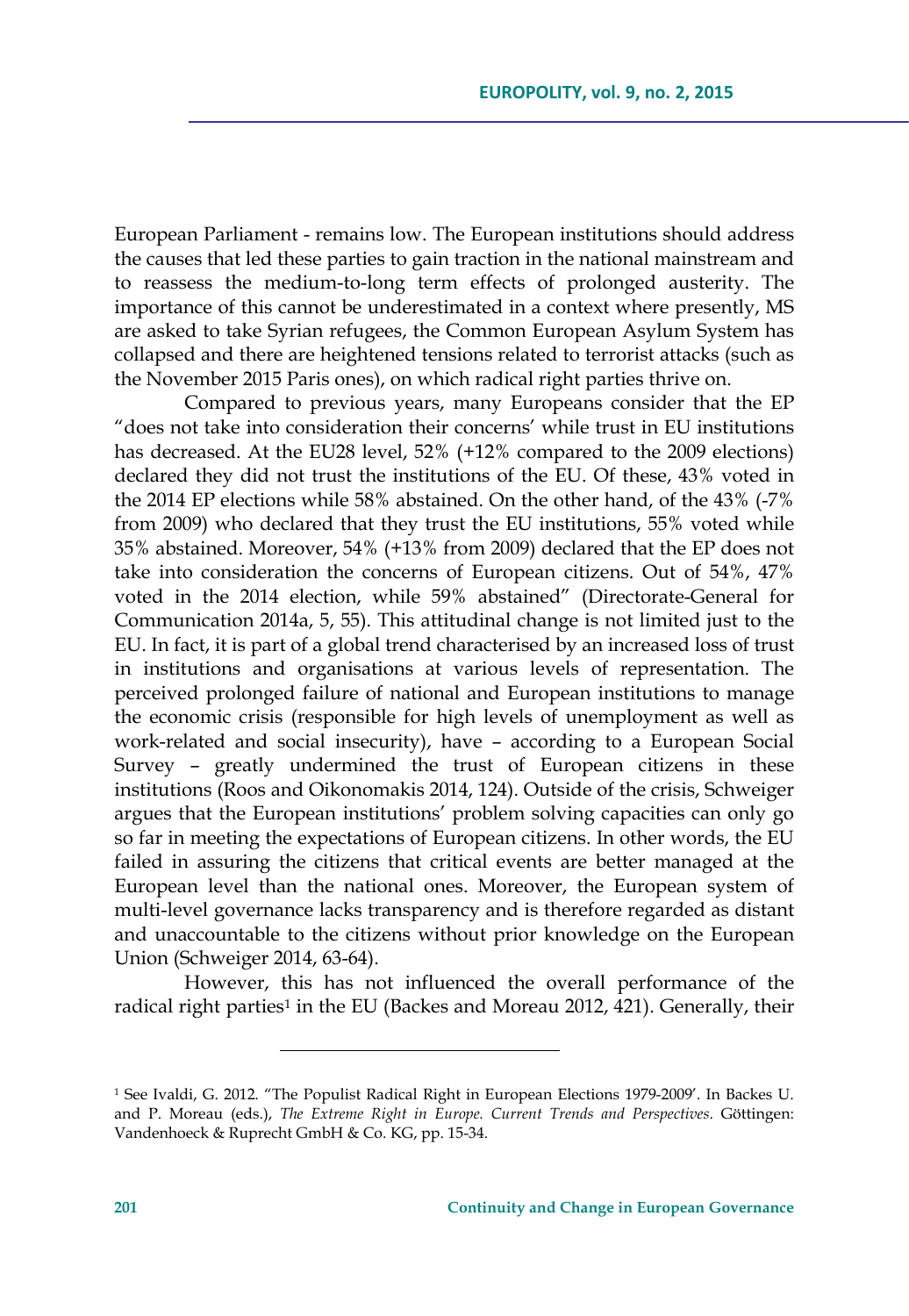electoral success is attributed to a precarious socio-economic context, characterised by high rates of unemployment and austerity measures. Since popular support is highly uneven in the EU, the economic crisis represents an insufficient, albeit necessary condition in some cases, for the long-term success of the radical right (Ansell and Art 2010: 3). In these circumstances, "political disaffection and partisan dealignement [...] prove significant but relatively weak predictors of electoral support for the radical right" (Norris 2005, 25). Allen puts forth the idea that the crisis and subsequent recession allowed these parties attract a different electorate, more economically vulnerable and sceptical of the mainstream parties (Allen 2014, 2-3). This is relevant in the case of first order elections where elected parties could potentially implement their proposed reforms and are sanctioned if they fail but it does not entirely stand the test of a SOE since the MPEs are hardly ever sanctioned or constrained by the electorates. Hence the EP is seen as a "forum for [radical right-wing parties'] views outside the national-level scrutiny that generally accompanies them" (Williams 2006, 73). The fluctuations in the configuration of the EP have yet to be a source of disturbance to the EU process. While the radical right has been steadily increasing the numbers of MPEs and is constantly trying to make itself more palatable to various constituencies by masking the radical rhetoric behind the agenda "of preserving Europe for the Europeans" (Williams 2006, 76), policy wise, it has not affected the decision-making process notwithstanding the crisis.

EP elections represent a microcosm encompassing varied ideological views on a transnational scale, which help explain the contextual factors for different voting behaviours. European elections play an important role in the formation and consolidation of new political entities (as is the case of *Lega Nord*). If radical right parties do not treat European elections as SOE (De Winter and Cachafeiro 2002, 494), then we can hypothesise that neither do their core electorates, especially when "voters may feel less tied to parties that had [once] represented their social group" (Givens 2005, 50). In this case and whenever EU integration becomes a point of contention, "voters [are] disagreeing with the [mainstream] parties on European (second order) issues" instead of sanctioning "the performance of governing parties in the national (first order) arena' (Hobolt *et al*. 2008, 95).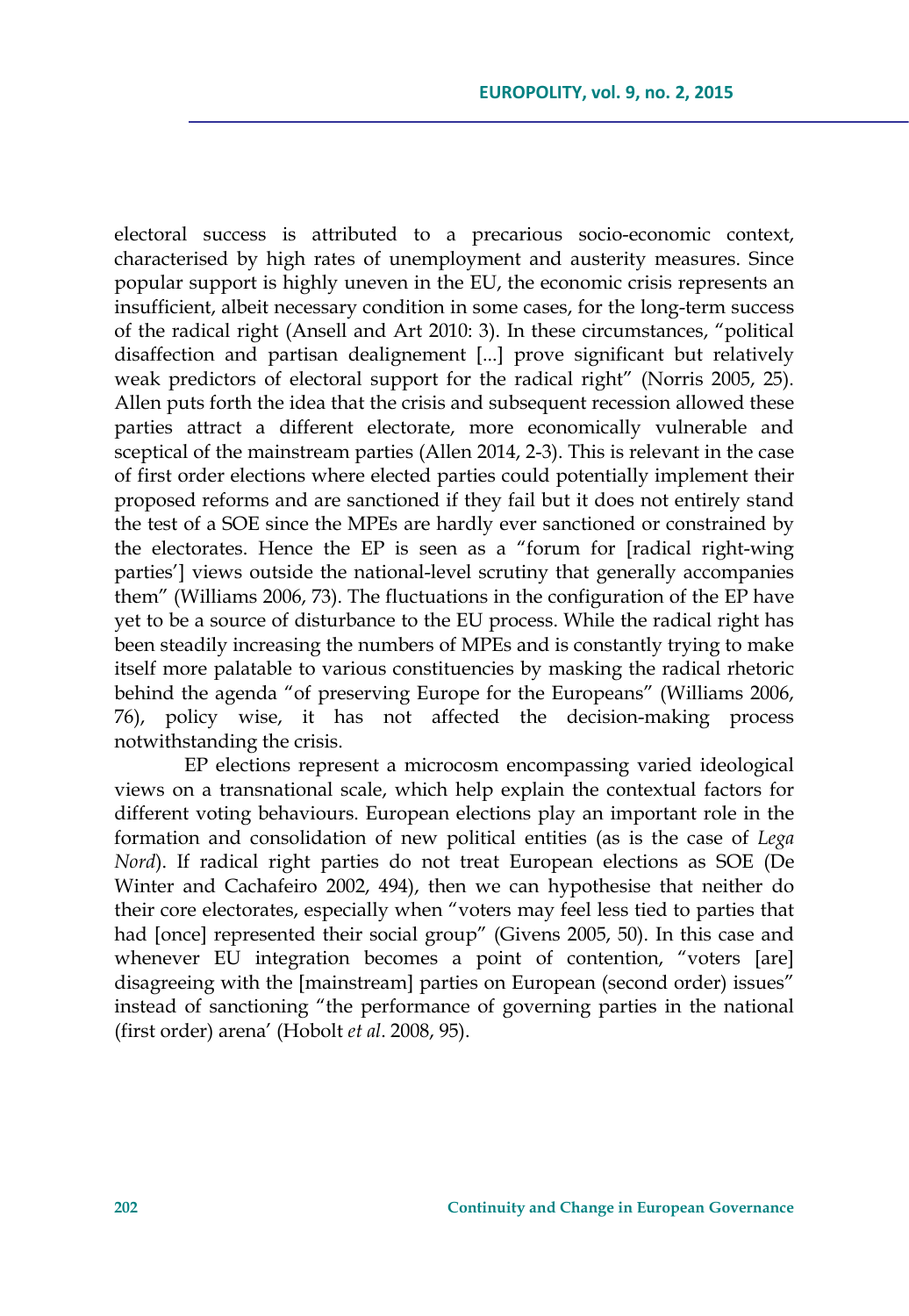Though EP elections cannot be reduced to just "second order protest events"1 (Weber 2009, 1), they are perceived as "safe": the parties in government are not affected by the protest / sanction / no-confidence votes. As seen in the Danish and British cases, "[m]ainstream parties, particularly those in government, suffer defections among their Eurosceptic supporters, particularly if there is hostile media coverage of the EU during the campaign" (Whitaker and Lynch 2011, 6). In this context, Van der Brug and Fennema argue in favour of the idea of a protest vote in support for radical right parties, since "neither democracy, nor EU, nor government dissatisfaction play an important role in explaining radical support for [these] parties" (Schmitt 2010, 9). European elections present a platform compatible with their national strategies, where these parties "gain public visibility [...] mobilise voters", and forge alliances (Almeida 2012, 141, 148).

In the 2014 EP elections, among the 21 parties that lost representation, no less than five were right-wing: Ataka (Bulgaria), British National Party (UK), Popular Orthodox Rally (LAOS, Greece), the Greater Romania Party (Romania) and the Slovak National Party (Slovakia) (Mudde 2014b). While prior to the Eurozone crisis, in the 2009 EP elections, in "18 countries where radical right parties participated in both national and European elections [...] 11 saw the radical right secure a larger share of the votes at the European level". UK (+19.2%), Hungary (+12.6%), the Netherlands (+11.1%) and Finland (+5.8%) registered the most significant differences between the national and European results (Faure 2014, 9). Aside from individual exceptions (France and Greece in 2012), during the economic crisis, radical right parties gained support in ten of the 28 EU MS (35%) and only in four (14%), the electoral gains exceeded over 5% (Mudde 2013). This means that while radical right parties have mainstreamed some of their views on policy issues regarding immigration and minorities, their success or failure is dependent upon the local context, the type of election, the dominant political traditions or whether the parties benefit from an established position in the political system (as is the case with the radical right presence in the parliaments of Belgium or Denmark) or not (as in the case with Great Britain, Ireland or Germany, where these

<sup>&</sup>lt;sup>1</sup> Especially since as Stratulat and Emmanouilidis point out "the conditions that sustained the *status quo* have changed during the last EP legislature, [...] with the 2014 EP elections [...] the first since the entry into force of the Lisbon Treaty in 2009. [The treaty] broadened significantly the legislative and budgetary powers of the EP [and] has also given the EP the responsibility to elect the President of the Commission [...]" (Stratulat and Emmanouilidis 2013, 2).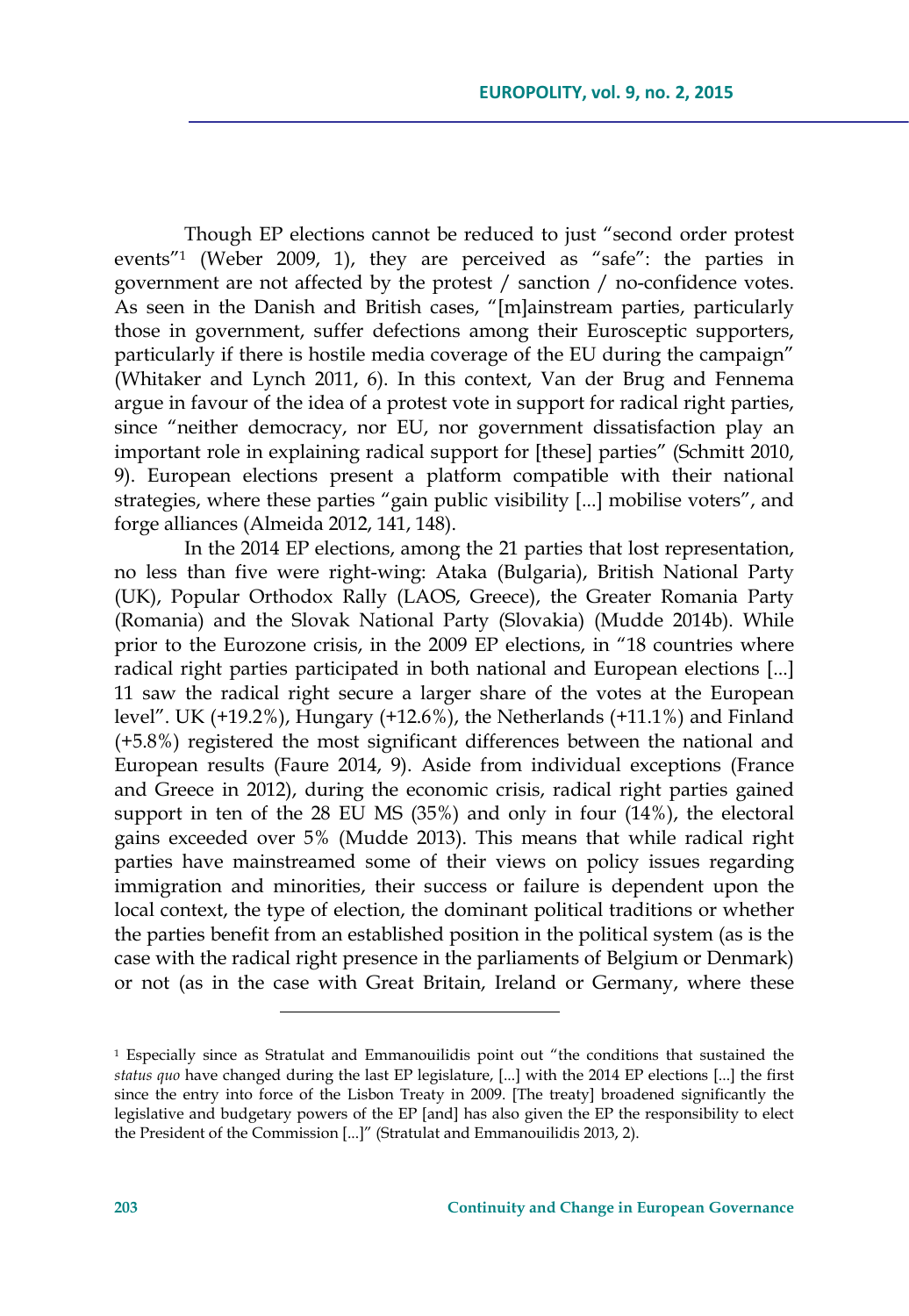parties failed in challenging the mainstream, across varied types of electoral campaigns). On the other hand, their success stems the traditional parties perceived inability or unwillingness to address socio-economic vulnerabilities, in favour of opaque macro-economic indicators, whose perceived importance is inaccessible to the regular voter. High unemployment and continued austerity measures, reflected in public spending cuts or restrictions, pushes the electorate towards more radical choices, even when there's nothing behind their rhetorical grandstanding that would support their claims of a minimalist welfare state for the natives, fixed by expulsing the immigrants, other foreign nationals and especially the Muslim communities. This was the case, especially in France, where if we look at the latest results from the regional elections, *Front National* won 30% share of the votes to the Republican / UDI coalition (29%) and the socialists (22%), but which as experts warned, benefited from the earlier terror attacks.

In Central and Eastern Europe, Pirro explained that "[t]hese parties tap into a 'syndrome' stemming from the disappointments of the transformation process and frame the populist radical right ideology according to the idiosyncrasies of their context [...] [which] is primarily reflected in the set of (electorally viable) issues fostered by these parties: ethnic minorities, corruption, and the EU (Pirro 2015, 188). At the national level, Pirro states that irrespective "of their electoral performance, the populist radical right in Central and Eastern Europe may have wielded direct or indirect influence over certain policy dimensions and prompted shifts within respective national party systems" (Pirro 2015, 118). More than the electoral performance, both at national and EU levels, it is important to take into consideration the degree in which radical right themes cross-contaminate the centre-right agendas as well as the degree in which centre-right parties compromise with the radical right in making alliances or governmental coalitions.

Even if the radical right parties divided among multiple groups or simply non-inscrit, are "by no means a necessary interlocutor, as the key forces driving European policy-making (EPP, S&D, ALDE1) [have retained their positions], despite being squeezed by the extremes" (Gergely and Gautier

<sup>1</sup> EPP (European People's Party) won 28.5% of the vote and 214 seat in the EP (down by 59 seats in comparison with 2009). S&D (Socialists and Democrats) with 25.4% of the vote, won 191 seats (down by 5), while ALDE (The Alliance for Democrats and Liberals for Europe) won 8.5% of the vote and 64 seats (down by 19) (Deloy 2014, 2).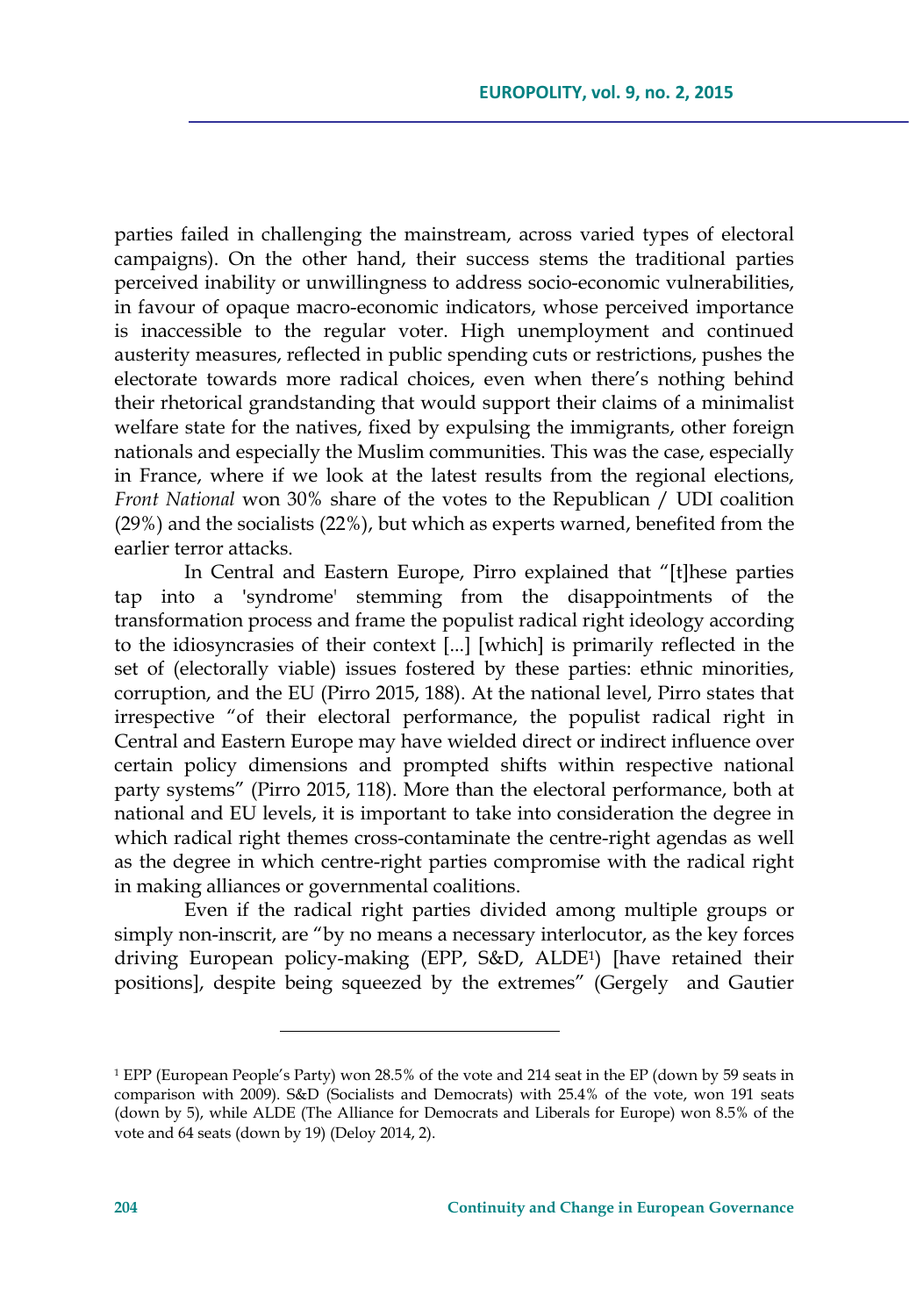2013, 5), Kallis notes that the 2014 electoral breakthrough is due in part to the mainstream parties inability or unwillingness "to reverse the mounting Eurosceptic, anti-immigration, anti-Islam, anti-establishment / elite, and strongly nationalist mood in public opinion" (Kallis 2014, 8). The author observes that this "troubling trend [...] related only partly to the European Union itself" and that the world post-9/11 and post-worldwide economic crisis combined to upgrade the populist discourse of the radical right, building on the "old prejudices (formally de-legitimised but never truly eradicated)" and adding "new fears of a new alternative vision of radical political transformation in an anti-establishmentarian, anti-multicultural, and narrowly nationalist direction" (Kallis 2014, 8-9). As stated earlier, while "[EP] elections do not have a direct impact on the formation of the national government, they can be used by voters to influence the next national election or the policies of the current government" (Hix and Marsh 2007, 496), which is why the electoral performance of the radical right is indicative of a particular political mindset of parts of the electorate at a given time that is contingent on the internal and external state of affairs of a country and its relationship with the EU.

# **4. OCCUPYING THE FRENCH FRINGE MAINSTREAM:** *FRONT NATIONAL*

The 1984 European elections "catapulted *Front National* [FN] from fringe into minor party status" and allowed it "to gain credibility as a force in national politics" (Norris 2005, 242-243). Founded by Jean-Marie Le Pen in 1972, *Front National* "combin[ed] different parties of the extreme right: fundamentalist Catholics, neo-fascists and the anti-immigrant populist right" (Howarth and Varouxakis 2014, 72). Outside the "protest dimension" of the French vote in second order elections, Norris observes how the institutionalisation of FN benefited initially, from a misguided change of the electoral system aimed at dividing the right, pursued by the Mitterrand government (Norris 2005, 243). In addition, particularities<sup>1</sup> of the French political system allowed FN to portray itself "as the only «real» opposition"

<sup>1</sup> For example, "when the president does not have a majority in parliament, and the system switches to cohabitation, it takes over certain traits of more consensual systems" (Bornschier and Lachat 2010, 122).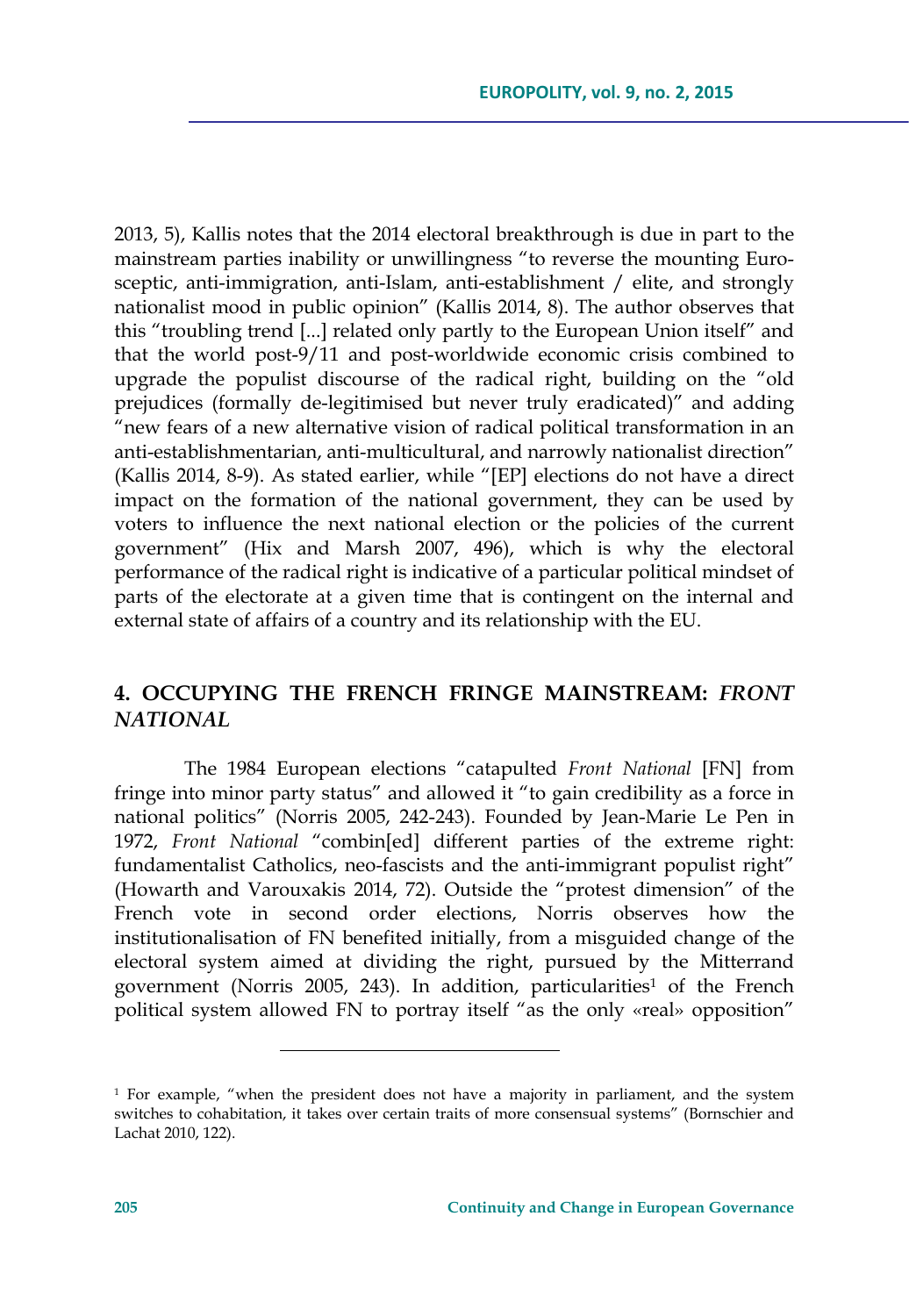while "strategic decisions [...] provided a context in which [the party] could reach significant electoral gains" (Bornschier and Lachat 2010, 122).

In the rundown to the 2014 EP elections, FN – like its counterparts in the UK and Czech Republic, led an intensive campaign which began well before other parties (Van den Berge 2014, 4). Furthermore, it treated the March local elections, as a test-run in preparation to the EP [campaign] (Van den Berge 2014, 4) – these were "the first real 'test' for the government in a difficult economic and social environment" (Bendjaballah 2014, 30). At the 2014 EP elections, FN placed first (24.86% share of the votes compared to 6.3% in 2009), registering an 18.56% increase compared to the previous elections. In 2009, FN was the fifth party behind *l'Union pour un Mouvement populaire* (UMP) (27.8% – 2009), *Parti Socialiste* (PS) (16.48% – 2009), *Europe écologie* (16.28% – 2009) and *Mouvement Démocrate* (MoDem) (8.4% – 2009) (EU Parliament 2014b). These results were reminiscent of "the political context of the 1980s when [t]he socialist government [failed] to increase employment and reduce inflation" and was faced with "a public sanction at the urns" (Morris 1994, 148-149), which was similarly mirrored in the 2015 regional elections.

Previously, in June 2012, at the national parliamentary elections<sup>1</sup>, in the first round, FN was voted by 13.6% of the electorate (3.528.373 voters) and by 3.66% (842.684 voters) in the second round. It gained two seats in the *Assemblée nationale* (National Assembly) (Election Guide 2012). In April 2012, in the first round of the presidential elections, FN's candidate, Marine Le Pen was voted by 17.9% of the electorate (6.421.426 voters) (Bamat 2012). In the 2014 municipal elections, where FN had candidates in only 596 out of almost 36.000 municipalities, pollster BVA placed FN in third place (7% of the votes) behind UPM and PS (Vidalon 2014). The French EP election followed the SOE requirements as far as the parties, the candidates and the campaign themes were concerned. Firstly, as a party that "could not accede to power within the prevailing system", FN's priority has been to consistently participate in a "battle of ideas, to exert pressure on all the other parties, and on French political life" (Shields 2007, 187, 172). FN's anti-establishment and antiimmigration stances attracted an electorate, dissatisfied by the Socialist president's performance.

<sup>&</sup>lt;sup>1</sup> Unlike the proportional representation system utilised in the European elections, at the national level, the 'two-round plurality system [...] strongly favours big parties' (Spoon 2011, 54-55).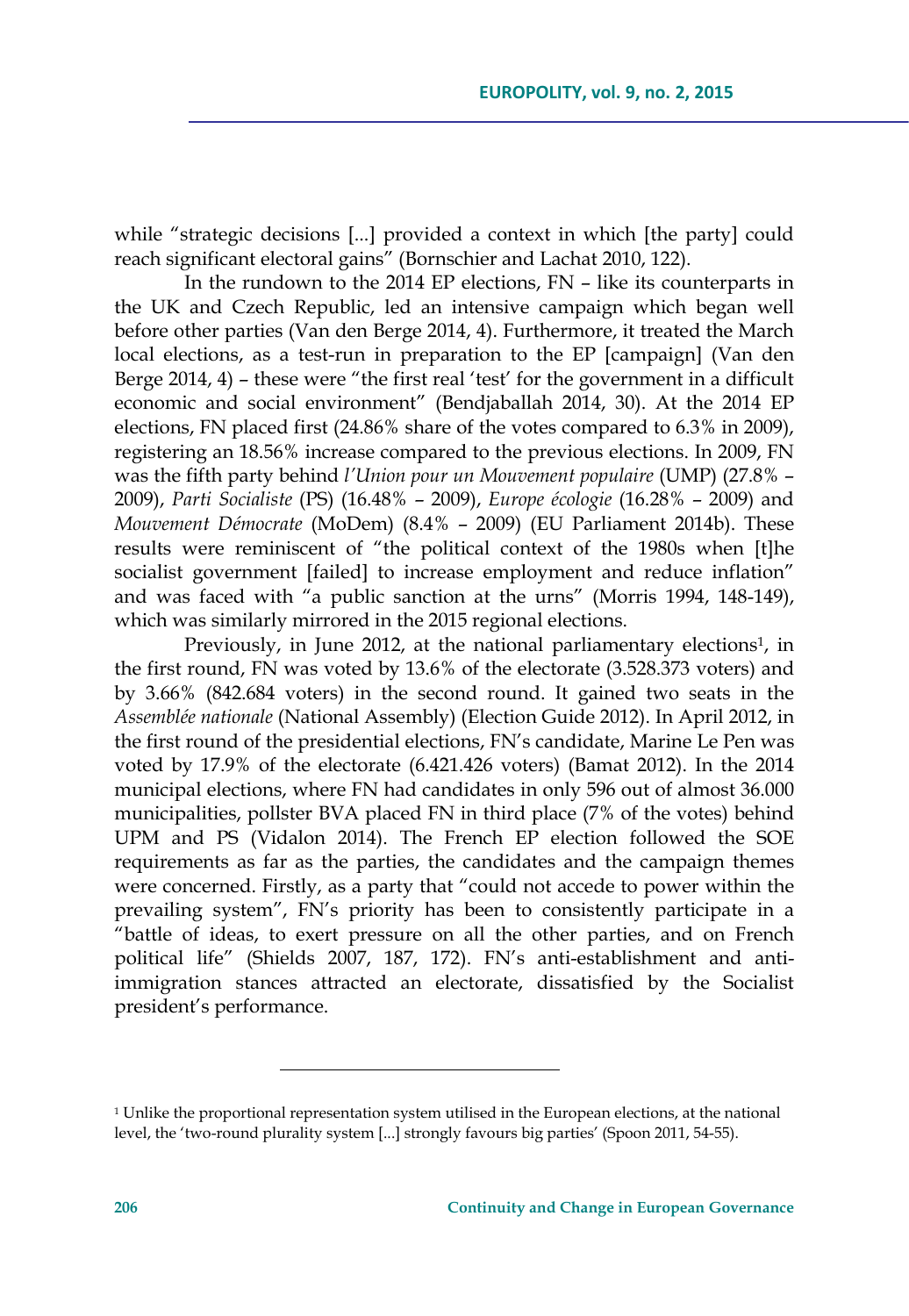In general, as Van der Brug, Fennema and Tillie have shown, the electorate is strongly responding to a mixture of "ideological (left/right) proximity and (antagonistic) attitudes towards immigrants" (Van der Brug, Fennema and Tillie 2000, 94). Complementarily, FN anti-system identification helps attract support from young voters, at the centre of the unemployment crisis and more dismissive, distrustful and dissatisfied with mainstream politics" (Ivaldi 2003, 139). Since the mid-90's, FN developed an electoral base comprised "predominantly [of] male, blue-collar worker and petty-bourgeoisie support, with low education" (Ivaldi 2003, 139), representing "a cross-section of French society, from people concerned with high unemployment, crime and immigration" (Howarth and Varouxakis 2014, 72). True to the traditional radical right nativist agenda, FN's political programme constantly promotes anti-immigration measures such as "the expulsion of all illegal immigrants", shortening "the length of employment contracts of non-Europeans, reject[ing] the automatic acquisition of French citizenship by children born in French to foreign parents, [...] call[ing] for an end to dual citizenship" (Carter 2005, 29- 30).

Secondly, in line with the SOE model, the selected candidates for the EP election, highlighted the fact "that appointments respond to domestic rather than European politics [...] [and] have been chosen according to national criteria and not [...] their EU background" (Bendjaballah 2014, 31). Aside from Marine and Jean Marie Le Pen who had previously won MEPs seats, the other FN candidates were selected based on their performance during the local elections (Bendjaballah 2014, 31). Thirdly, since European elections are in general not about Europe (Ferrara and Weishaupt 2004, 289), the campaign was dominated by the domestic agenda. A debate between Marine Le Pen and President of the EP, Martin Schulz, was cancelled because FN's leader "claimed [that] the EU campaign was above all a «French one» and that she did not have «to discuss [such matters] with a foreigner»". France was also one of the few member states that did not broadcast on public television "the key debate of the EU campaign, between the candidates for the European Commission Presidency on 15 May 2014" (Bendjaballah 2014, 31-32). Moreover, based on the electoral alliances<sup>1</sup> that participated in the 2014 EP

<sup>1</sup> These were: 1. *Parti Socialiste* allied with *Parti radical de gauche* (in the third place with 13.98%); 2. *Alternative* (*Union des Démocrates et Indépendants* + *Mouvement Démocrate* placed fourth, with 9.94%); 3. *Coalition Front de gauche* (FG) composed of *Parti Communiste Français*, *Parti de Gauche*,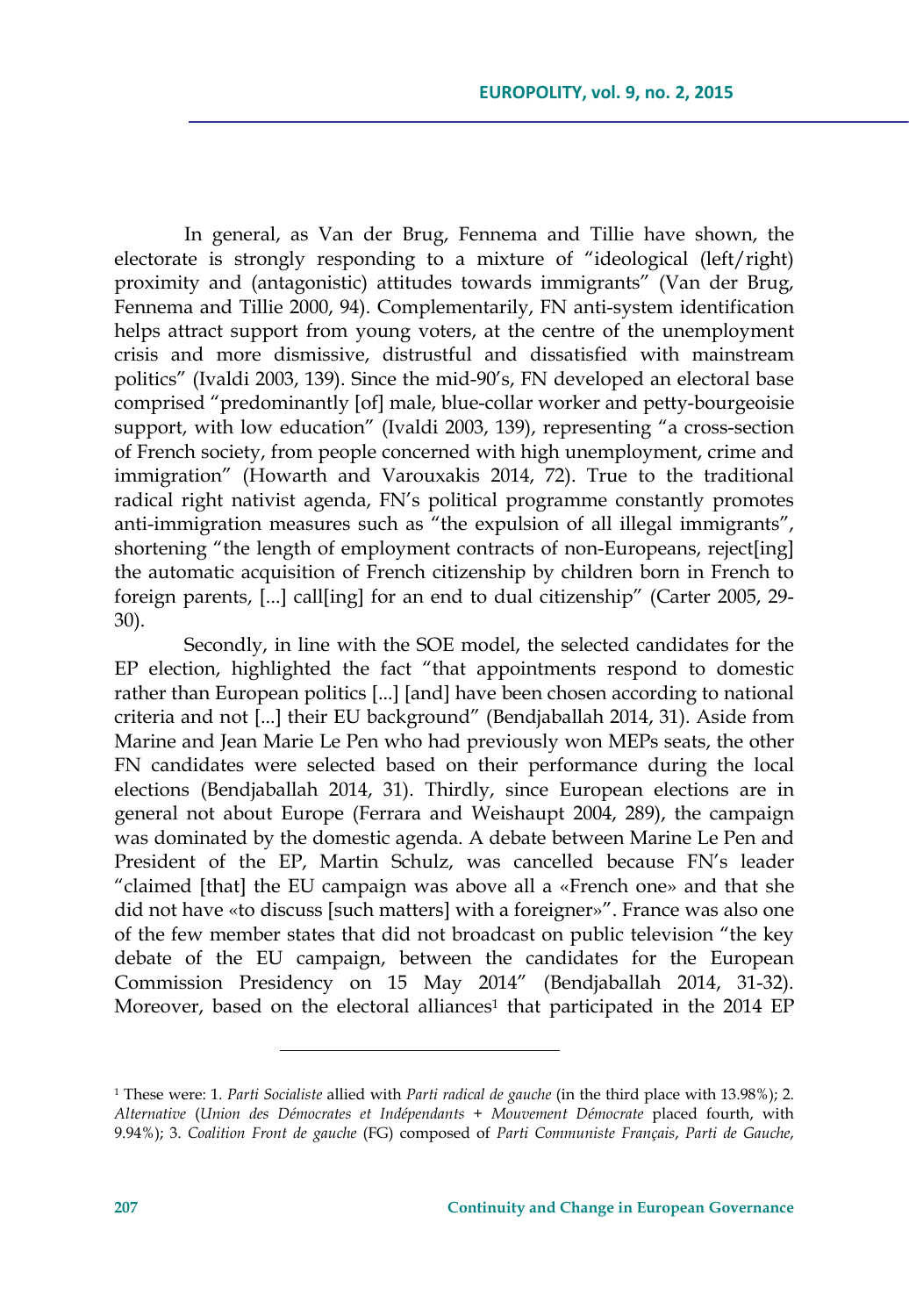election, we can argue that the higher the percentage of mainstream and radical right in past elections, "the higher the probability that an alliance will form" (Spoon 2011, 60). Facing a "sanction vote", the two left-wing alliances underperformed: PS placed third, while the extreme left-wing *Coalition Front de gauche* placed sixth (EU Parliament 2014b).

*Front National* – which is at present, the third party of France – like Italy's *Lega Nord* or Netharland's *Partij voor de Vrijheid*, had made inroads in mainstream politics long before the onset of the debt crisis and the increased "polarization between richer and poorer nations, between the North and the South, creditors and debtors", exploiting in Crame and Hobolt's view, "popular anxieties about migration, globalization, Islam, and European integration to varying degrees" (Crame and Hobolt 2015, 4). *Front National*'s breakthrough (4.7 million votes) is an example of what Le Cacheux and Laurent regard as the success of the "anti-EU rhetoric [which] fuelled national populism [...] [i]n a context of very high abstention (56%)" (Le Cacheux and Laurent 2015, 17), which as we have shown earlier is characteristic of Second Order Elections. Outside the crisis, *Front National* prolonged electoral support, successfully tested in the 2014 elections, is attributed in part due to a "resurgence of a long tradition of French ethno-nationalism" that's drawn to the *Front*'s "preservation and defence of national identity" (Rydgen 2004, 151). In François Beaudonnet's view, "it was easy for people to vote for the *Front National* because it doesn't have a direct impact on their daily lives. Europe is seen as very far away and, in any case, they know that the Eurosceptic parties won't have a majority in the European Parliament. It was a way of showing they don't agree with the general evolution of Europe today, and it was a vote against the elites" (Beaudonnet 2014).

Practice has shown that "the established parties [...] are by and large successful in blocking the entry of [...] competitors"1 but *Front National* has proven to be the exception precisely because it has successfully managed "to

<u> 1989 - Johann Barn, mars eta bainar eta industrial eta bainar eta baina eta baina eta baina eta baina eta ba</u>

*Ensemble* and *Front de gauche* (sixth place with 6.33%); 4. *Union pour les Outre-Mer* (*Parti Communiste Réunionnais* and *Parti Progressiste Martiniquais*); 5. *Alliance des régionalisters, écologistes et progressistes des Outre-Mer régions et peuples solidaires* (ALE-RPS) (EU Parliament 2014b).

 $1$ <sup>1</sup> The number of seats held by the two main political groups in the EP across legislatures: European Peoples' Party (221/2014; 274/2009; 288/2004; 233/1999; 156/1994; 121/1989; 110/1984; 108/1979); Progressive Alliance of Socialists and Democrats (191/2014; 195/2009; 217/2004; 180/1999; 198/1994; 180/1989; 130/1984; 112/1979) (Directorate-General for Communication 2014b, 14-28).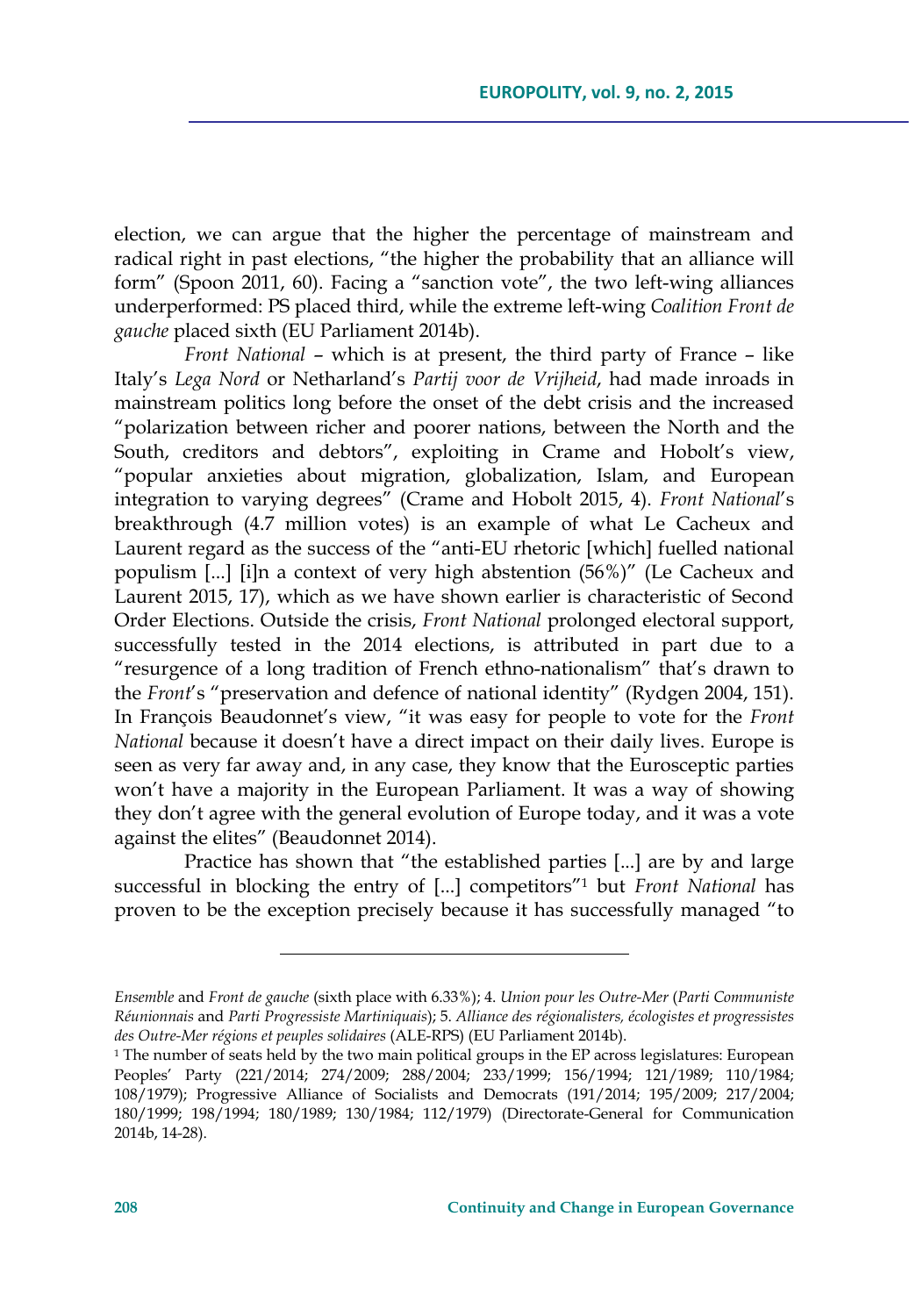exploit the potential offered by the second-order logic of EP elections" (Raunio 2007, 76-77). This comes in contrast to first order elections, where FN fairs poorly "when faced with strong competition from mainstream-right candidates close to their own ideology"<sup>1</sup> (Beauzamy 2013, 183). France  $-$ Grossman suggests – "usually had a contradictory and unstable attitude towards European integration", varying from "permissive consensus" when "neither governing parties nor major interest groups or public opinion were openly hostile to [it]", to an outright rejection, as was the case with the referendum on the European Constitution; consequently, a France in crisis, whose "central position in European integration is challenged" by the enlargement of the EU (Grossman 2007, 983-984), solidifies "[t]he durability of the Front's electoral appeal [...] [which] [u]nlike other 'flash' parties", has remained a fixture in the national and European political landscape, long after its initial success (Morris 1994, 148).

## **5. BETWEEN NORDIC HOMOGENEITY AND EURO-PRAGMATISM:** *DANSK FOLKEPARTI*

In Denmark's case, so reticent of the "ever closer political union" (Axtmann 1996, 1), the second order election model applies distinctly in contrast to the other European countries. Of the Scandinavian Member States, Denmark has been the first to obtain EU membership in 1973 and has voted in European elections since 1979. Its EU membership has encountered its share of difficulties with the Danish voters deciding on two separate occasions, "to keep the country outside the most integrated parts of the modern Union" (Aylot, Bergman and Blomgren 2013, 50). The two rejected referendums<sup>2</sup> and the large minorities that opposed the other four, indicate that the divergent positions on European matters tend to be divided between the population and the elites and not necessarily between the political parties (Friis and Parello-Plesner 2012, 2).

<sup>&</sup>lt;sup>1</sup> This was the case with the presidential campaign from 2007, when UMP decided "to incorporate FN themes as a counter strategy – [i.e.] [...] the appropriation of the theme of «national identity» by Nicolas Sarkozy" (Beauzamy 2013, 183).

<sup>2</sup> The referendum in which the Maastricht Treaty was rejected, led to the inclusion of 'op-outs' on issues pertaining to the monetary union, home affairs, justice and defence (Friis and Parello-Plesner 2012, 2).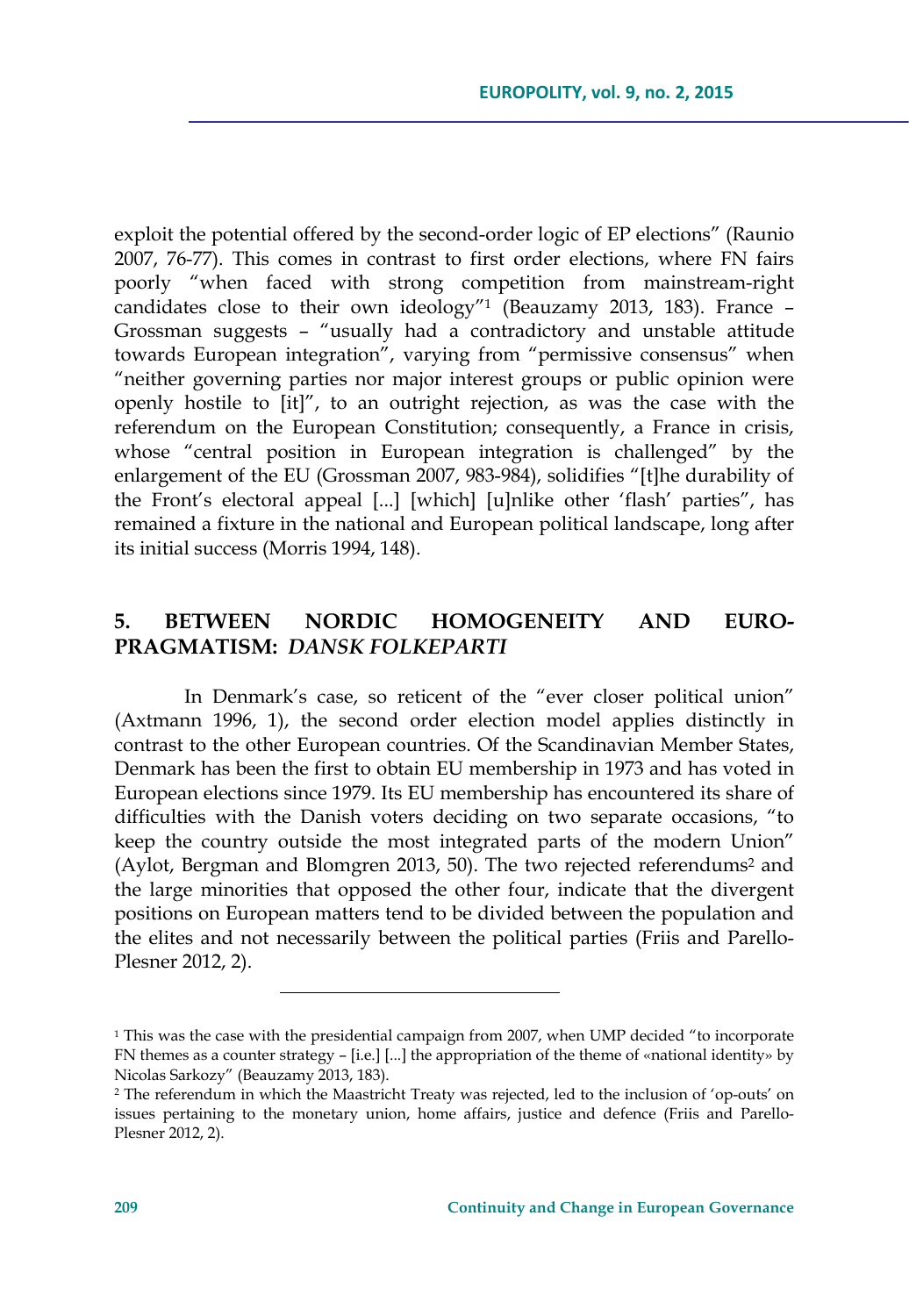In the 2014 EP elections, *Dansk Folkeparti* (DF) (Danish People's Party) doubled its MEPs and placed first (26.6% of the votes, +11.8%). In the previous election, it secured the fourth place, behind *Socialdemokratiet* (S) (20.9%), *Venstre* – *Danmarks Liberale Parti* (V) (19.6%) and *Socialistisk Folkeparti* (SF) (15.4%). In 2014, with a turnout at 56.32% – higher than the European average – the 13 seats allotted to Denmark, were divided between: DF (four seats, member of the European Conservatives and Reformists Group), *Socialdemokratiet* (-1.8%, three seats, member of the S&D Group), *Venstre* (-2.9%, two seats, member of ALDE), *Det Konservative Folkeparti* (KF) (-3.2%, one seat, member of EPP), *Socialistisk Folkeparti* (SF) (-4.4%, one seat, member of the Greens/European Free Alliance), *Det Radikale Venstre* (RV) (+2.4%, one seat, member of ALDE), *Folkebevægelsen mod EU* (People's Movement against the EU), (+1.1%, one seat, member of European United Left/Nordic Green Left) (EU Parliment 2014c).

Among the Eurosceptic parties, DF (26.6%) matched Ukip, behind Cyprus' Progressive Party of Working People (AKEL) and ahead of France's *Front National*, Italy's Five Star Movement or Austria's Freedom Party. With the exception of AKEL (-7.9%) and Jobbik (-0.1%), the other main Eurosceptic parties registered higher electoral scores compared to 2009 (Emanuele, Maggini and Marino 2014, 13). In the national parliamentary elections from 2011, DF won 12.3% of the votes (22 seats) and placed third behind the liberal and social-democrat parties (Inter-Parliamentary Union). Similar results were obtained in the local elections held in November 2013, at the Regional and Municipal level (Levring 2013). In 1998, at its first participation in parliamentary elections, DF obtained 7.4% of the votes. In 2001, DF rose to 12% and 22 seats in the *Folketing* (the Danish Parliament) and became "the support party of a Conservative-Liberal minority government" (Bolleyer 2013, 188). This electoral success continued during the next decade and registered only "minor losses: 12.3% and 22 seats [in 2011] as opposed to 13.8% and 25 seats in the previous election" (Bolleyer 2013, 188). A poll conducted in 2014, revealed that if an election were held today, DF would receive 21.2% of the votes, ahead of other parties, such as *Venstre* – the main opposition party (20.9%) or the ruling coalition partners, the Social Democrats (19.8%) (*The Local* 2014). At the general elections held on 18 June 2015, the Danish People's Party came in second with 21.1 percent of the votes, winning 37 seats, behind the Social Democrats and ahead of *Venstre*, the conservative liberal party which lost 21 seats compared to the previous election (Gani 2015).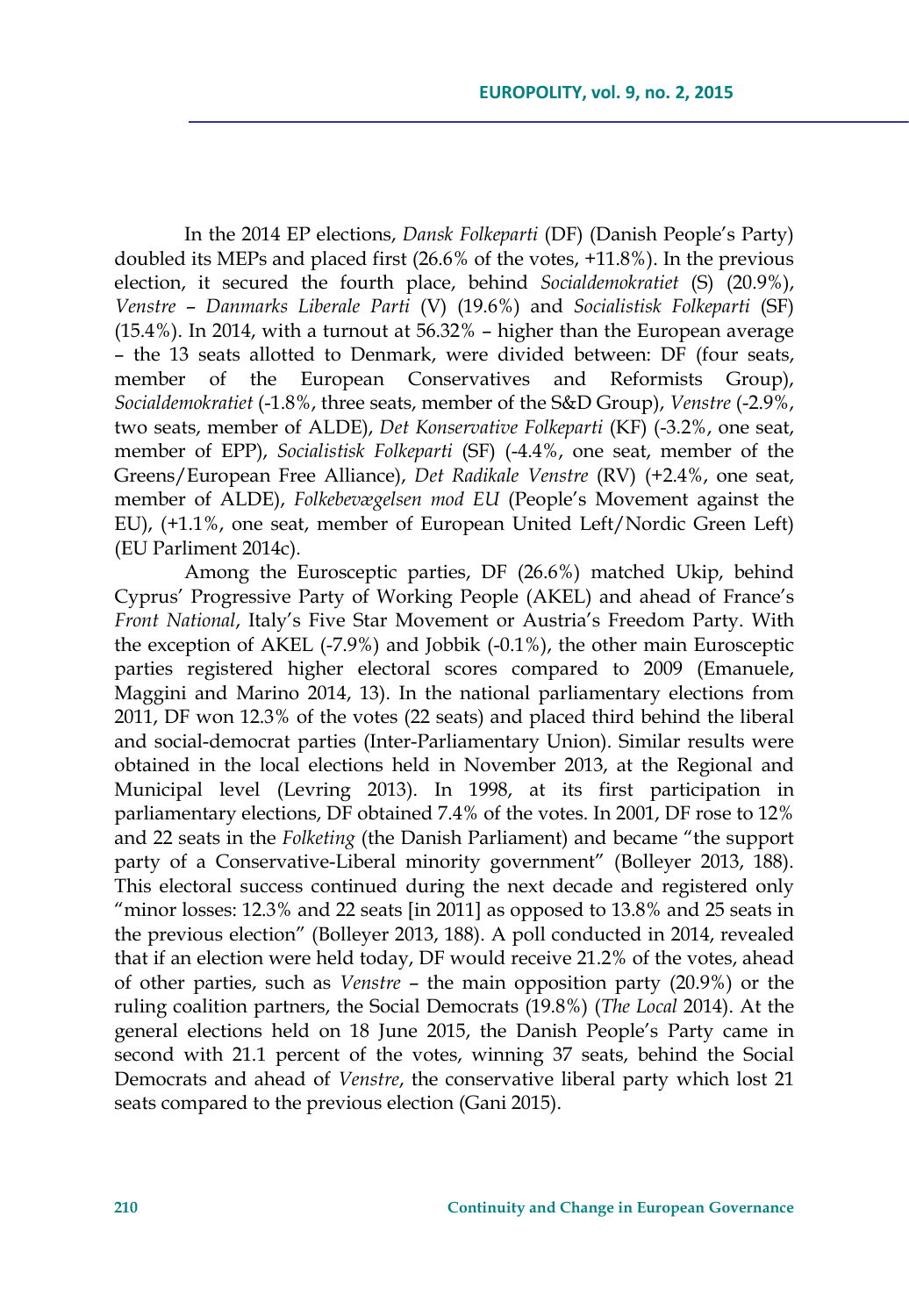Unlike other right-wing parties that occupy the fringes of the political spectrum, DF is the third main political force in Denmark. It has evolved from a party that in the words of the former Prime Minister, Social Democrat, Poul Nyr Rasmussen (1994-2001), "would never become respectable in the Danish political system" to what Helle Thorning-Schmidth – the new social democratic leader – characterised in 2006, as "a typical right wing party" (Susi 2010, 22). DF opposes the EU, favours "Danish independence" and is against the "transformation to a multiethnic society" (Pia Kjærsgaard, the party's cofounder cited by Moreau 2012, 102). Consistent with the nativist position, DF's Work Programme from 2007 stated that: "Denmark belongs to the Danes... A multiethnic Denmark would mean the breaking down of our stable homogenous society by anti-development and reactionary cultures" (Fryklund 2013, 267).

Similar to other Nordic radical right parties, DF has a "narrow outlook": anti-immigration, anti-deeper integration within the EU (Pelinka 2013, 14), while advancing more drastic policies in both sectors (Abedi 2004, 41). Givens (2005, 142) observes that support for DF is higher when both unemployment and the level of immigration increase. This assessment is not entirely substantiated in practice. Since April 1993, when the unemployment rate was at 9.9%, it has been on the decline, registering its lowest level between February and May 2008 (3.1%) and its highest since, in May 2012 (7.9%). As of October 2014, the unemployment is at 6.4% (Eurostat). By comparison, according to the International Organization for Migration, as of 2013, immigrants were at 9.9%, with the net migration rate (2010-2015) at 2.7 migrants/1000 population (International Organization for Migration 2014).

DF's electorate is "much less likely to have a university education than any of the other radical right parties [...], with the exception of the German parties: men without higher education, from the blue-collar sector or selfemployed" (Givens 2005, 140-142). By acknowledging and adapting to the popular trend, DF's exclusionary policies have avoided outright controversies<sup>1</sup>. Furthermore, it has strategically politicised the EU so much so that in 2011, in exchange for DF's support, the Liberal-Conservatives in government were acquiescing to measures such as the reintroduction of permanent border controls (Kelstrup 2013, 22). DF had previously rejected the

<sup>1</sup> Only 2% of the news articles frame the DF as *very different* compared to the mainstream parties, according to a study conducted by Hellström and Hervik (2013, 12).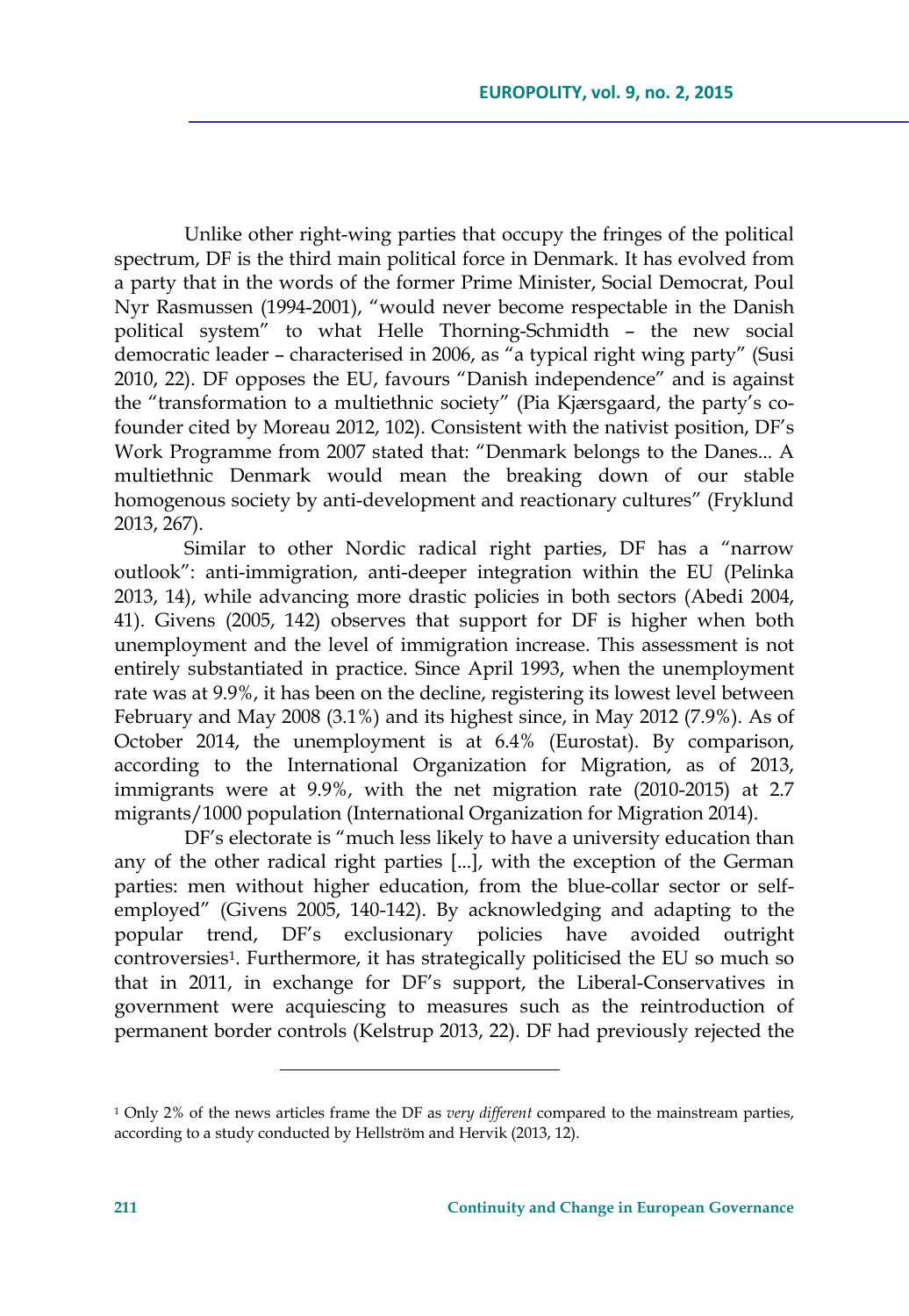Schengen Agreement precisely because it was perceived as weakening the national prerogatives on matters pertaining to border control, immigration law and crime prevention, seen as detrimental to the wellbeing of the Danish state (Topaloff 2012, 176). While it has somewhat toned down on the extremist rhetoric, DF's influence on the European issue has made its presence known on various instances. When in 2011, the right-wing government took a measure that would undermine the Schengen border-free zone, by deploying "over 40 additional customs control officers to be permanently stationed at the border with Germany", it did that after concluding a deal with DF (Adler-Nissen 2014, 65). In another instance pointed out by Wind, DF "demanded a special national agreement, specifying how fraud with regard to EU rules could be combated and how the national immigration rules for non-EU citizen could be tightened even further"; as a result, and though not prohibited by European directives, "the Ministry today randomly checks 50 per cent of all EU family unification cases for fraud. [...] cases where there is no particular suspicion of fraud" (Wind 2014, 170).

At the EP level, DF is part of the European Conservatives and Reformists group, aligning itself strategically with the political group more likely to advance its agenda. Previously, in the 2009 election, DF joined the Europe of Freedom and Democracy. Though the Danish turnout is higher than in other European countries, it is still lower when compared to the percentage at the national elections (85.9% in 2015), hence fulfilling one of the criteria for Second Order Elections. Continuing in line with the SOE model, government parties lose more votes in a typical sanction vote, than the opposition, the left parties are sanctioned, while right and centre right parties are most successful. Bischoff and Wind (2016, 285-286) have noted how multivariate analysis shows that EP elections respond both to national issue / needs / critics. Due to the particularities of the political system<sup>1</sup>, European elections do not constitute an optimal ground for national parties to anticipate an upcoming electoral direction, as in the French case. While the prerequisites for SOE are met, EP elections in Denmark are insulated from Danish internal politics to such an extent that is almost unique in the entirety of the EU<sup>2</sup> (Franklin 2006, 231).

<sup>1</sup> Franklin argues that this is due to the fact that "the two Eurosceptical parties [...] compete only in European elections. Because they receive a significant share of the vote, which is taken from other parties in proportions that are hard to compute with any accuracy, these elections do not have the outcome that is readily interpreted in national terms" (Franklin 2006, 231).

<sup>2</sup> UK constitutes another exception.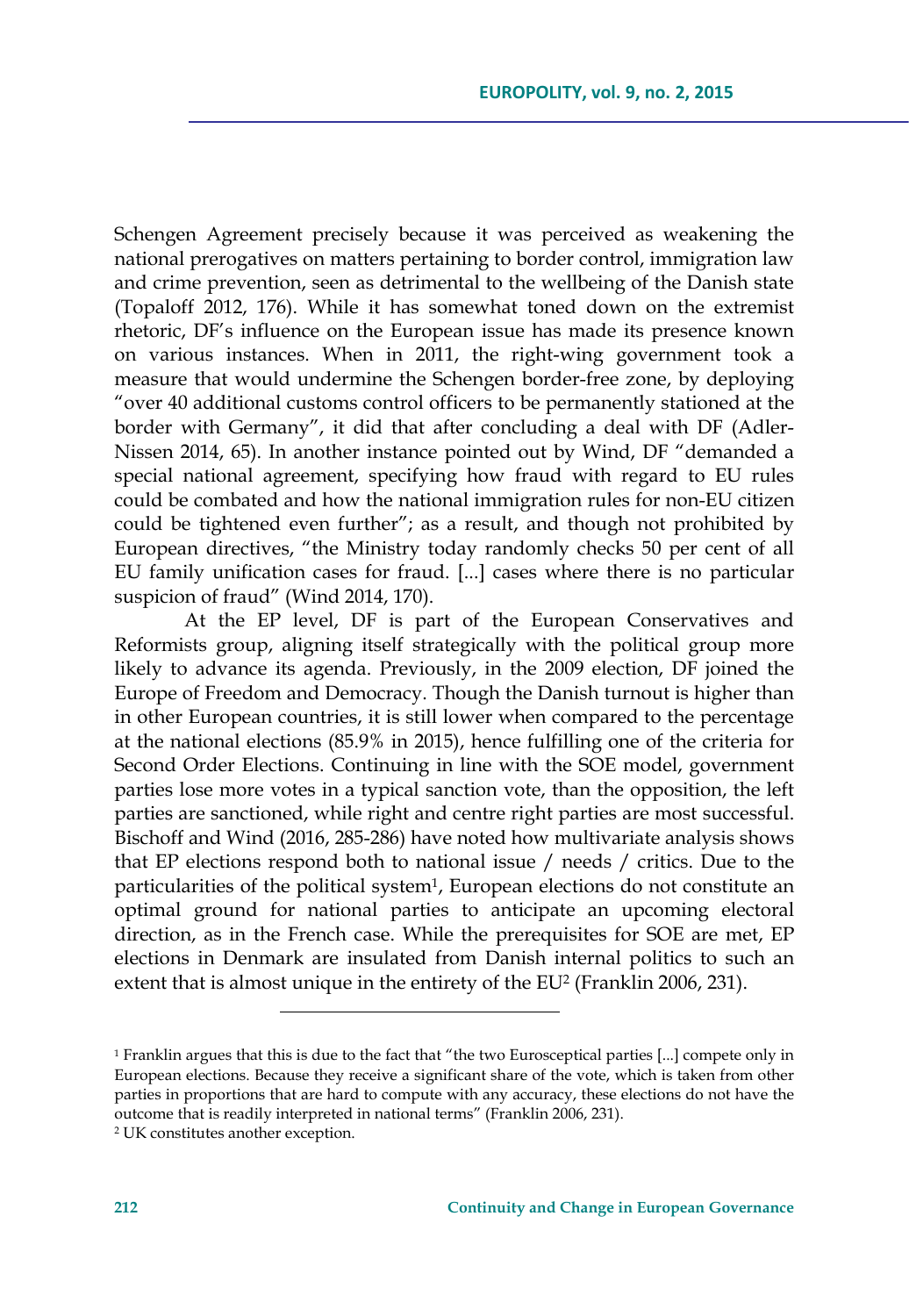Unlike in other Member States where the European Union issue is relegated to the back burner, in Denmark, this "issue has been severely politicized" (Kelstrup 2014, 22). Yet outside the referenda and the EP elections, Kelstrup finds that "there has been very little debate and European issues have hardly had any role in normal parliamentary elections" (Kelstrup 2014, 26). DF's argument against the EU "is that it is saturated with planned economics and centralism, egregiously resembling the political and economic structure of the former communist countries" (Toppaloff 2012, 176). After the 2015 election, DF's stated goals revolve around: "Denmark leav[ing] the Schengen area [...] boosting border controls [...] and mak[ing] it hard for EU migrants [sic] to claim benefits in other member states" (BBC News 2015). Presently, the Eurozone crisis combined with the contemporaneous flows of migration and the downside of globalisation have "exposed the disconnect between domestic politics in many countries and EU politics" (Erlanger 2015). Parts of the electorate no longer identify with the mainstream parties while the parties that push forward, are those aiming at changing the system, exploiting the fact that traditional parties failed to address to acknowledge the notion that they could still maintain their pro-European stance, while also criticising the EU (Erlanger 2015).

The nationalistic DF's anti-European position is not an exception but more of a symptom of the Danish ambivalence. In Fennema and Van der Brug's assessment, Denmark is the only Member State where the political union or EU enlargement have been "politicised to such an extent that these EU-attitudes translate into electoral preferences" (Fennema and Van der Brug 2008, 17). If in the past, the left was more sceptical while the centre-right was pro-EU, today, both tend to favour a Eurosceptic stance (Fris and Parello-Plesner 2012, 2). Aylot, Bergman and Blomgren consider that this ambivalent position prompted a political cleavage – unique in Europe – which has "in turn created two parallel systems": a national and a European one, respectively (Aylot, Bergman and Blomgren 2013, 57-58). As far as the Left is concerned, in De Vries' opinion, "leftist voters have conceived of European integration as a market-liberal project that threatens to undermine leftist domestic policy – not because European integration is orthogonal to the left/ right dimension" (De Vries 2010, 22).

The four opt-outs (on economic and monetary union, defence, justice and home affairs and citizenship) attest to the Danish aversion towards deeper political integration. Consistent with the Euro-reticence displayed by the political system, DF – which rejects a closer union and is opposed to the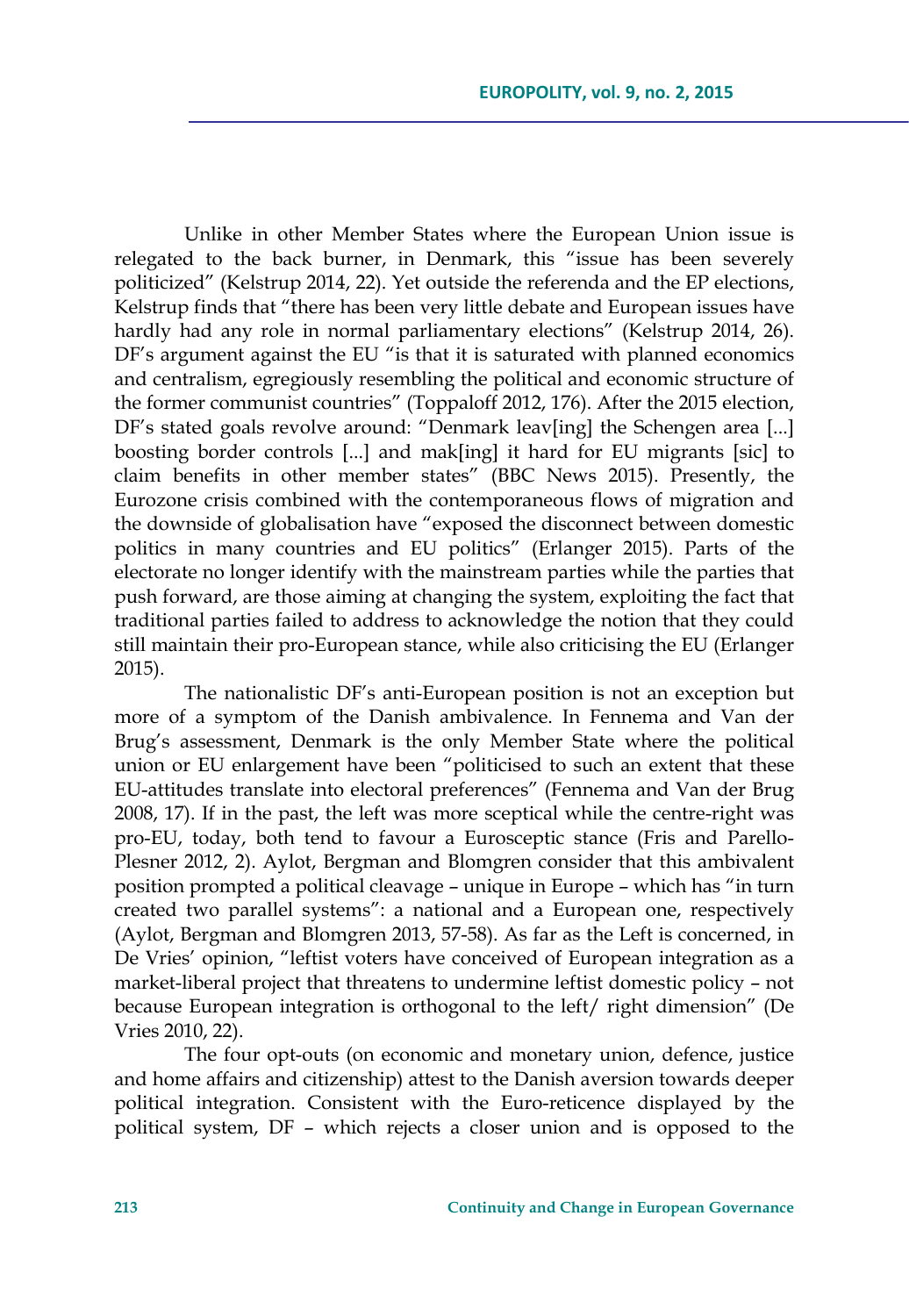Danish membership – campaigns on European issues in the second order election (Franklin 2006, 222). To this end, in the EP elections, the Danish identity, sovereignty and citizenship are at the forefront of a strategic vote that balances economic pragmatism with the risks posed by the loss of autonomy and European citizenship.

#### **6. CONCLUSIONS**

If in 2009, Europe of Freedom and Democracy, the right-wing group founded and led by Ukip and *Lega Nord*, was the seventh and last group in the European Parliament, in 2015, with 45 MEPs (+11 from the 2009 elections), the reconstituted Europe of Freedom and Direct Democracy occupied the penultimate position, before Le Pen's Europe of Nations and Freedom (39 MEPs). Outside these two groups, the European Conservatives and Reformists with 74 MEPs (+ 20 from the 2009 elections) – which have also endorsed an Eurosceptic and anti-federalist stance – has moved from being the fifth group at the 2009 EP elections, to become the third group in the EP after the 2014 elections, by surpassing the Alliance of Liberals and Democrats for Europe and The Greens-European Free Alliance.

While the EU is regarded by the sceptics as a "house divided against itself that cannot stand", this assessment would seem to be a better fit for the radical rights populists. In support of this, Mudde finds that "far right parties seldom work effectively together within the European arena, [while] [...] FN's leading role has often been both crucial and highly divisive" (Mudde 2014a, 103). In the French and Danish cases, both *Front National* and *Dansk Folkeparti* have been shown to abide by the Second Order model. At the institutional level, a wider coalition could transform the "radical right [into] the driving force in producing a new demarcation-integration cleavage in West European societies" (Grande 2012, 291). Yet this remains unlikely because as Kolaric points out, radical right parties in the EP "face limitations for effective performance", while "many of the Eurosceptic radical right MEPs tend to not participate regularly in plenary voting" (Kolaric 2013, 13). This applies both in terms of average participation in roll-call votes as well as in drafting reports in the committees (Kolaric 2013, 17). This phenomenon is explained in the literature: "these are the European Parliament's most conflicted politicians, working in an institution that they often oppose. [...] It makes perfect sense, then, that in this context populist radical right MEPs do not put their efforts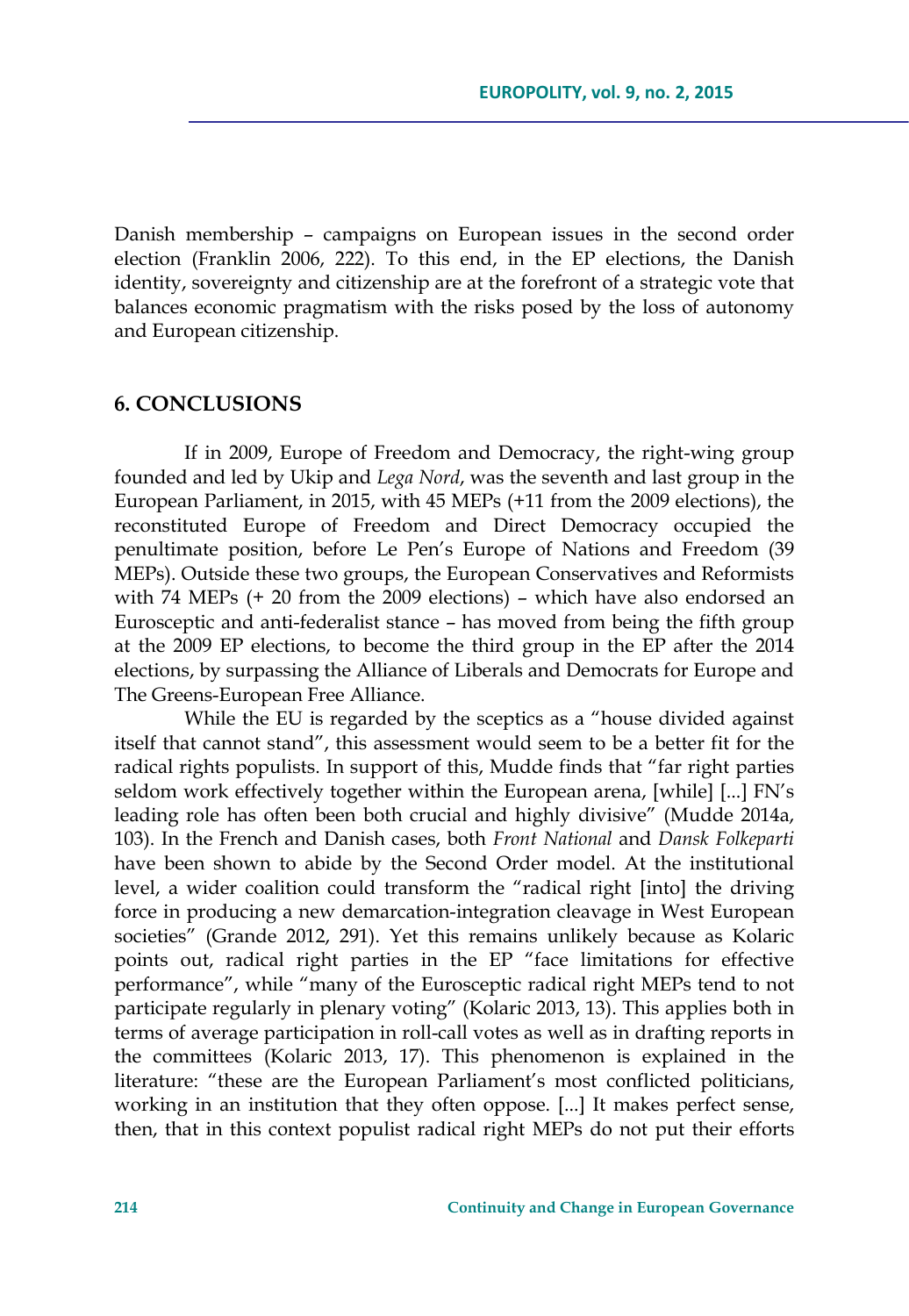into policy impact, but instead try to take a stand by speaking out in at plenary. That way they can show to their electorate that they are taking on the EU from the inside" (Kolaric 2013, 5). The radical right parties' influence in the EP remains low, even though these parties benefited from the uncertain environment created by the economic and financial crisis affecting the European Union in general and the Eurozone in particular. This is especially the case in Member States where they already had an established presence on the political scene – as we have shown with the French and Danish examples.

Moreover, the electoral behaviour in EP elections is not particularly indicative of national electoral trends across all 28 MS, when compared to first order elections. Though austerity measures proposed and implemented to combat the crisis, have reawakened national anxieties by underlining the divide between the "haves and have nots", we are far from talking about a pan-anti-European popular trend clamouring for the rejection of the European Union. If the Greek debt crisis from summer 2015 showed us anything, it showed that even the people of Greece – that were faced with two terrible options: exit from the Eurozone and more austerity – still mandated their representatives to negotiate for a solution inside the Eurozone.

Generally, while electoral breakthroughs on the part of radical right parties are indicative of a particular mindset of parts of the electorate which identify with their rhetoric, their lack of "credible expertise"1 in dealing with economic problems, makes them unreliable in dealing with policy-making. On a case by case basis, the problem posed by radical right parties lies in the fact that mainstream parties on the centre right, might appropriate pet themes of the radical right and radicalise their platform, in regards to immigration or Euro-scepticism (as seen with the British Conservative Party or France's Union for a Popular Movement). When co-opted to the government, as seen with *Dansk Folkeparti*, the effects on policy making in regards to the EU, are even more drastic. These being said, at the EU level in general and at the EP level in particular, any long-standing radical influence in European decision making is undermined for the moment, both because these parties are divided across different groups or are non-inscrit and because their main focus remains on

<sup>1</sup> In Mudde's view: "During an economic crisis the political debate is dominated by socioeconomic issues, on which far right parties put little emphasis and have little credible expertise" (Mudde 2014a, 103).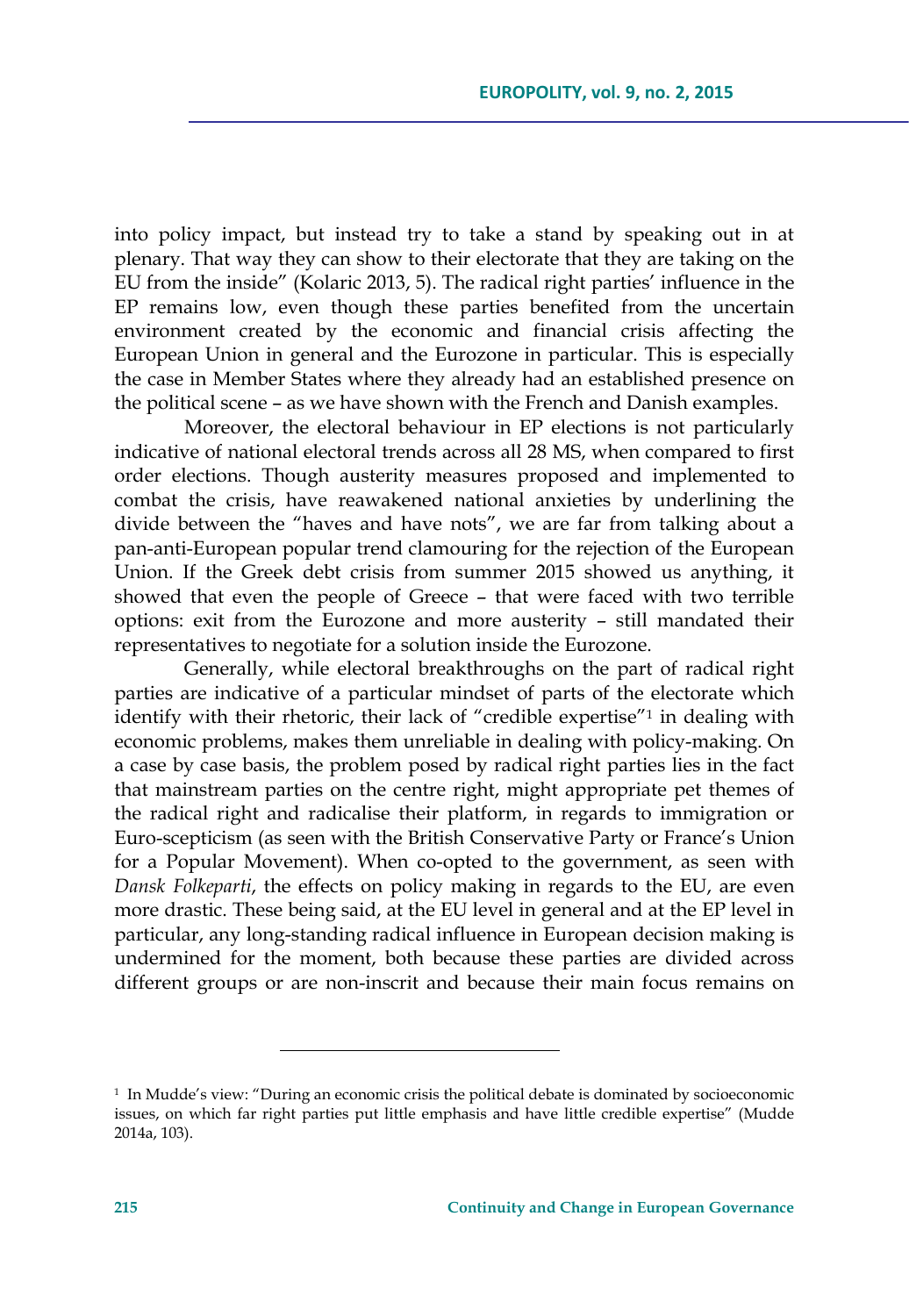garnering publicity and not on "participating in policy-making activities" (Mudde 2014a, 103).

### **REFERENCES**

- \*\*\*. 2015. Denmark's election: Anti-EU Danish People's Party gets big boost. *BBC News*, 19 June. http://www.bbc.com/news/world-europe-33199488 (Accessed 22 September 2015).
- Abedi, A. 2004. *Anti-Political Establishment Parties. A comparative analysis*. London and New York: Routledge.
- Adler-Nissen, R. 2014. Justice and home affairs. Denmark as an active differential European. In Miles, L. and A. Wivel (eds.), *Denmark and the European Union*. Oxon and New York: Routledge, pp. 65-79.
- Allen, T.J. Extreme Support and Mainstream Failure: Far Right Populism after the Financial Crisis. Conference Paper, Western Political Science Association Meeting, Las Vegas, Nevada, 2015. http://www.democracy.uci.edu/files/docs/conferences/grad/2014/allen.pdf (Accessed 17 September 2015).
- Almeida, D. 2012. *The Impact of European Integration on Political Parties. Beyond the Permissive Consensus*. Oxon and New York: Routledge.
- Ansell, B.W. and D. Art. 2010. Membership Matters: Radical Right Party Composition in Comparative Perspective. Conference Paper, American Political Science Association Annual Conference, Washington DC, September. http://users.ox.ac.uk/~polf0487/papers/Ansell%20Art%20Membership%20Maters%20APSA .pdf (Accessed 10 September 2015).
- Arzheimer, K. 2012. Electoral Sociology: Who Votes for the Extreme Right and Why and When? In U. Backes and P. Moreau (eds.), *The Extreme Right in Europe. Current Trends and Perpectives*. Göttingen: Vendenhoeck & Ruprecht, pp. 35-50. Accessed December 6<sup>th</sup>, 2015. http://www.kai-arzheimer.com/arzheimer-extreme-right-review.pdf.
- Axtmann, R. 1996. *Liberal democracy into the twenty-first century. Globalization, integration and the nation-state*. Manchester and New York: Manchester University Press.
- Aylott, N., T. Bergman and M. Blomgren. 2013. *Political Parties in Multi-Level Polities. The Nordic Countries Compared*. New York: Palgrave Macmillan.
- Backes, U. and P. Moreau. 2012. Conclusion. In Backes, U. and P. Moreau (eds.), *The Extreme Right in Europe. Current Trends and Perspectives*. Göttingen: Vandenhoeck & Ruprecht, pp. 419- 430.
- Bamat, J. 2012. Hollande wins first round, sets up run-off with Sarkozy, *France 24*, 22 April. http://www.france24.com/en/20120422-socialist-hollande-advance-runoff-frenchpresidential-election-le-pen/ (Accessed 12 September 2015).
- Beaudonnet, F. 2014. Why did the Front National do so well in France? Interview with François Beaudonnet. *Debating Europe*, 23 June. http://www.debatingeurope.eu/2014/06/23/front-national-well-france/#.ViO93CsiipA (Accessed 17 September 2015).
- Beauzamy, B. 2013. Explaining the Rise of the Front National to Electoral Prominence: Multi-Faceted or Contradictory Models?. In Wodak, R., M. KhosraviNik and B. Mral (eds.), *Right-*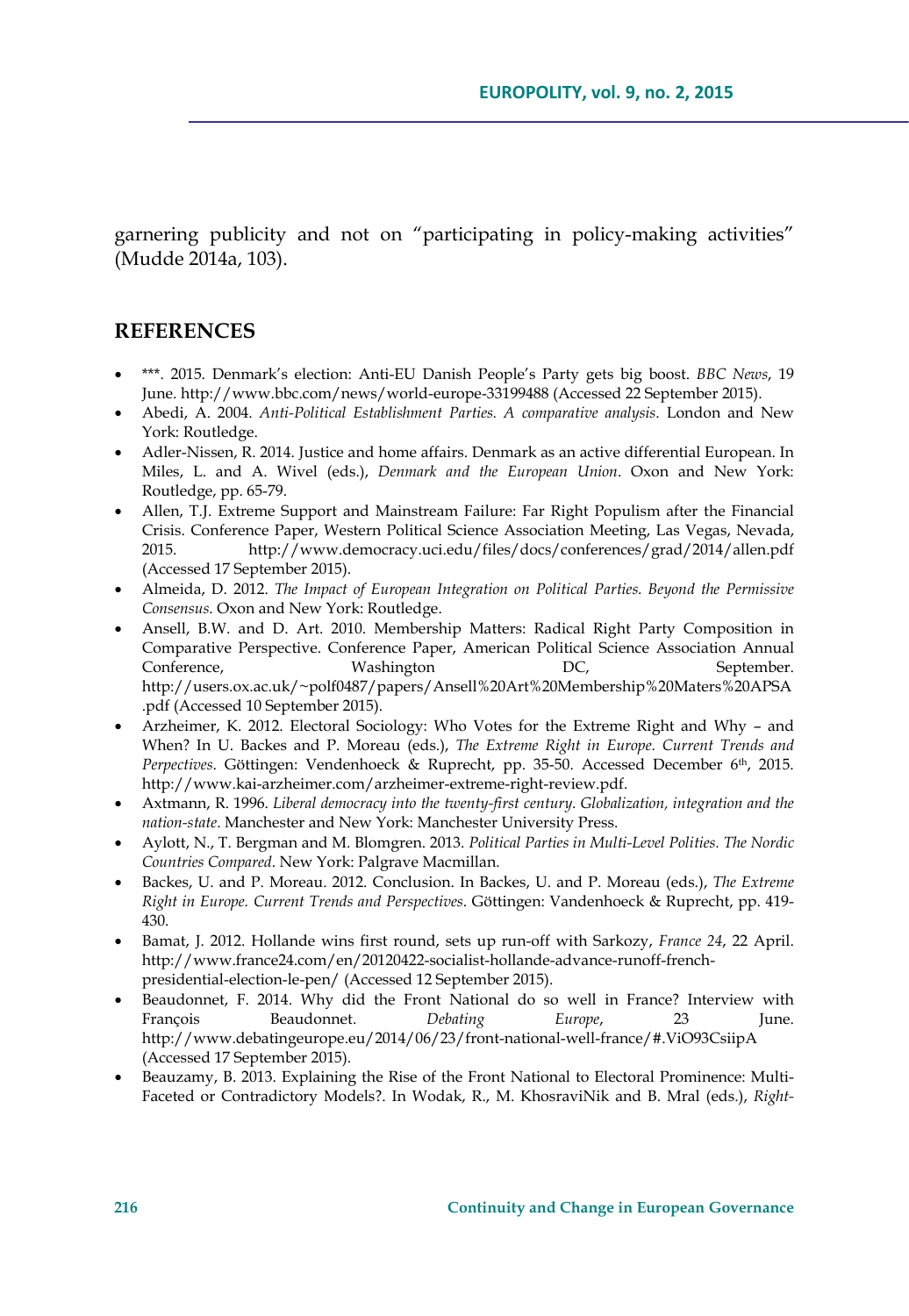*Wing Populism in Europe. Politics and Discourse*, London and New York: Bloomsbury Academic, pp. 177-190.

- Bischoff, C. and M. Wind. 2016. Denmark. In Viola, D.M. (ed.), *Routledge Handbook of European Elections*. Oxon and New York: Routledge.
- Bolleyer, N. 2013. *New Parties in Old Party Systems. Persistence and Decline in Seventeen Democracies*. Oxford: Oxford University Press.
- Bornschier, S. and R. Lachat. 2010. The Evolution of the French Political Space and Party System. In Grossman E. and N. Sauger (eds*.), France's Political Institutions at 50*. Oxon and New York: Routledge, pp. 118-141.
- Burden, B.C. and G. Helmke. 2009. The comparative study of split-ticket voting. *Electoral Studies* 28, No. 1 (March), pp. 1-7.
- Carter, E. 2005. *The extreme right in Western Europe. Success or failure?* Manchester: Manchester University Press.
- Clark, N. and R. Rohrschnedier. 2009. Second-Order Elections versus First-Order Thinking: How Voters Perceive the Representation Process in a Multi-Layered System of Governance. *European Integration* 31, No. 5 (September), pp. 645-664.
- Cramme, O. and S.B. Hobolt. 2015. A European Union under Stress. In Cramme, O. and S.B. Hobolt (eds.), *Democratic Politics in a European Union under Stress*. Oxford: Oxford University Press.
- De la Baume, M. and N. Vinocur. 2015. How Le Pen did it. *Politico*, 22 June. http://www.politico.eu/article/how-le-pen-did-it-fn-enf/ (Accessed 15 September 2015).
- Deloy, C. 2014. Ascension of populist parties but relative stability of political balance in the European elections. *European Issues*, Fondation Robert Schuman, No. 315, 2 June. http://www.robert-schuman.eu/en/european-issues/0315-ascension-of-populist-parties-butrelative-stability-in-the-balance-between-the-political-parties (Accessed 10 August 2015).
- De Vries, C.E. 2010. The Issue Voting Triangle: How Issue Linkage, Issue Competition and Issue Mobilization Facilitate Issue Voting. *Social Science Research Network*, 26 August. http://papers.ssrn.com/sol3/papers.cfm?abstract\_id=1666069 (Accessed 17 September 2015).
- De Winter, L. and M. Gomez-Reino Cachafeiro. 2002. European Integration and Ethnoregionalist Parties. *Party Politics* 8, No. 4 (July), pp. 483-503.
- Directorate-General for Communication. 2014a. 2014 post-election survey. European Elections 2014: Analytical Overview. Public Opinion Monitoring Unit, Brussels, October. http://www.europarl.europa.eu/pdf/eurobarometre/2014/post/post\_2014\_survey\_analitica l\_overview\_en.pdf (Accessed 11 September 2015).
- Directorate-General for Communication. 2014b. Public Opinion Review European Elections 1979-2009. Special edition Outgoing Parliament. Public Opinion Monitoring Unit, 30 June. http://www.europarl.europa.eu/pdf/elections\_results/review.pdf (Accessed 13 September 2015).
- Election Guide. 2012. France Election for National Assembly. http://www.electionguide.org/elections/id/522/ (Accessed 12 September 2015).
- Emanuele, V., N. Maggini and B. Marino. 2014. Gaining votes in Europe against Europe? The electoral performance of anti-EU parties in the 2014 European elections. ECPR General Conference, 4 September. http://ecpr.eu/Filestore/PaperProposal/98df836d-abef-4799-bc8a-3a560ecacd2f.pdf (Accessed 16 September 2015). (Accessed 22 September 2015).
- Erlanger, S. 2015. Rise of Far-Right Party in Denmark Reflects Europe's Unease. *The New York Times*, 19 June. http://www.nytimes.com/2015/06/20/world/europe/rise-of-far-right-partyin-denmark-reflects-europes-unease.html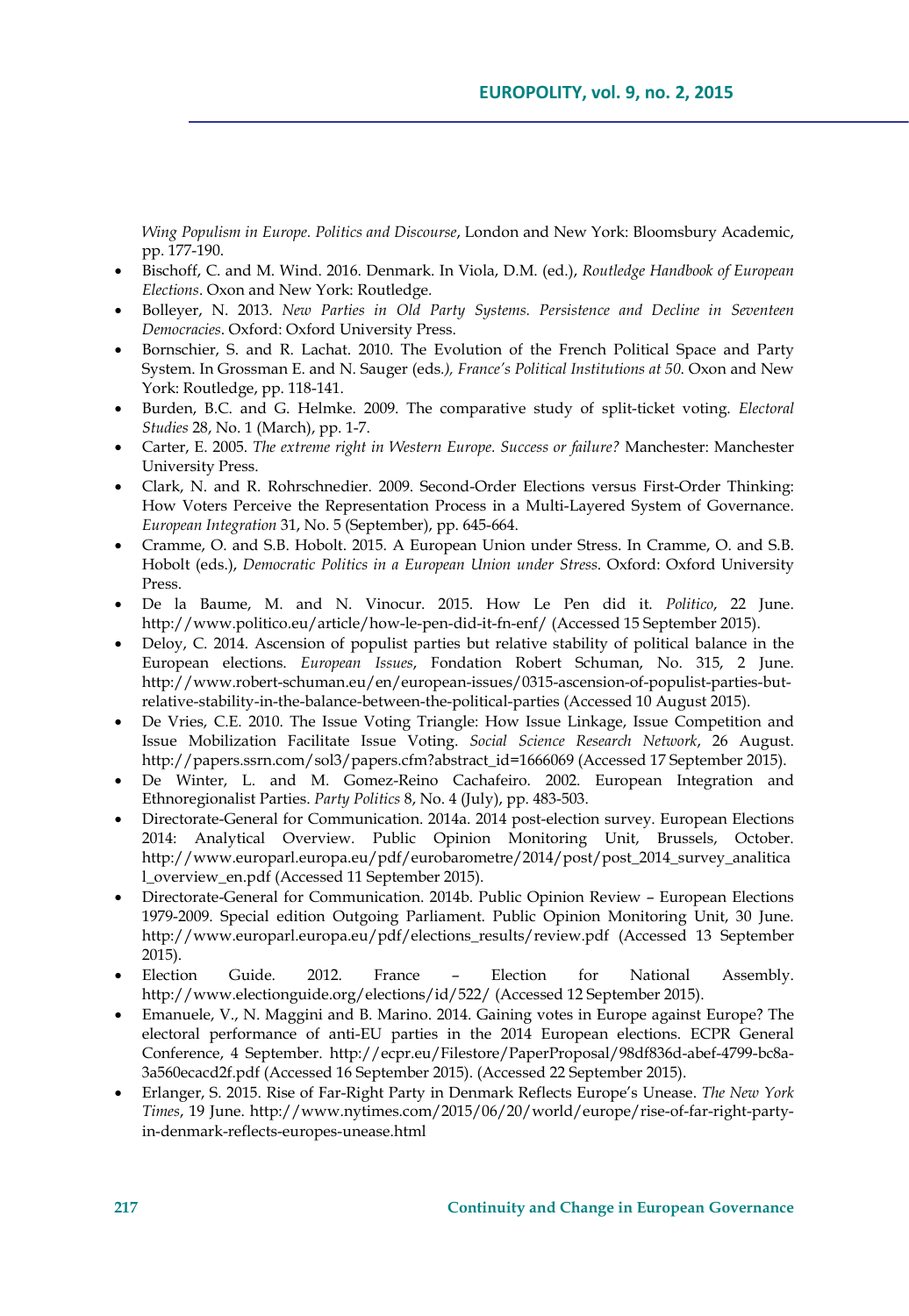- European Movement International (EMI). 2014. European Elections 2014. A First Look Pro-European Perspective. http://europeanmovement.eu/wp-content/uploads/2014/06/EP2014- Analysis.pdf (Accessed 11 September 2015).
- EU Parliament. 2014a. Results of the 2014 European elections: Turnout. http://www.europarl.europa.eu/elections2014-results/en/turnout.html (Accessed 10 September 2015).
- EU Parliament. 2014b. Results of the 2014 European elections. By country: France. http://www.europarl.europa.eu/elections2014-results/en/country-results-fr-2014.html (Accessed 12 September 2014).
- EU Parliament. 2014c. Results of the 2014 European elections. By country: Denmark. http://www.europarl.europa.eu/elections2014-results/en/country-results-dk-2014.html (Accessed 14 September 2015).
- EU Parliament. Turnout at the European elections (1979-2009). http://www.europarl.europa.eu/aboutparliament/en/000cdcd9d4/Turnout-%281979- 2009%29.html (Accessed 10 September 2015).
- Eurostat**.** Denmark Standardised unemployment, Rate, Total (all ages), Total (male & female). http://sdw.ecb.europa.eu/quickview.do?SERIES\_KEY=132.STS.M.DK.SUNEH.RTT000.4.000 (Accessed 16 September 2015).
- Farage, N. 2014. Eurozone ʻkilled by hyperregulation and misguided policies'. *The Parliament Magazine*, 10 September. https://www.theparliamentmagazine.eu/articles/feature/eurozonekilled-hyperregulation-and-misguided-policies (Accessed 12 September 2015).
- Faure, R. 2014. The radical right in the European Parliament. Impact on development policy. Working Paper, European Development Programme, Overseas Development Institute, 4 April. http://www.odi.org/sites/odi.org.uk/files/odi-assets/publications-opinion-files/8896.pdf (Accessed 11 November 2015).
- Ferrara, F. And J.T. Weishaupt. 2004. Get Your Act Together. Party Performance in European Parliament Elections. *European Union Politics* 5, No. 3 (September), pp. 283-306.
- Flickinger, R.S. and D.T. Studlar. 2007. One Europe, Many Electorates? Models of Turnout in European Parliament Elections After 2004. *Comparative Political Studies* 40, No. 4 (April), pp. 383-404.
- Franklin, M. 2006. European elections and the European voter. In Richardson, J. (ed.), *European Union. Power and policy-making (Third edition)*, Oxon and New York: Routledge, pp. 220-238.
- Friis, L. and J. Parello-Plesner. 2012. Reinventing Europe: Denmark caught between 'ins' and 'outs'. European Council on Foreign Relation, 24 October. http://www.ecfr.eu/page/- /DenmarkReinvention.pdf (Accessed 16 September 2015).
- Fryklund, B. 2013. Populism Changes Over Time and Space: A Comparative and Retrospective Analysis of Populist Parties in the Nordic Countries from 1965 to 2012. In Wodak, R., M. KhosraviNik and B. Mral (eds.), *Right-Wing Populism in Europe. Politics and Discourse*, Bloomsbury Academic, London and New York, pp. 267-276.
- Gani, A. 2015. Danish election: PM concedes defeat and resigns. *The Guardian*, 23 June. http://www.theguardian.com/world/live/2015/jun/18/denmark-general-election-2015 results-live (Accessed 18 September 2015).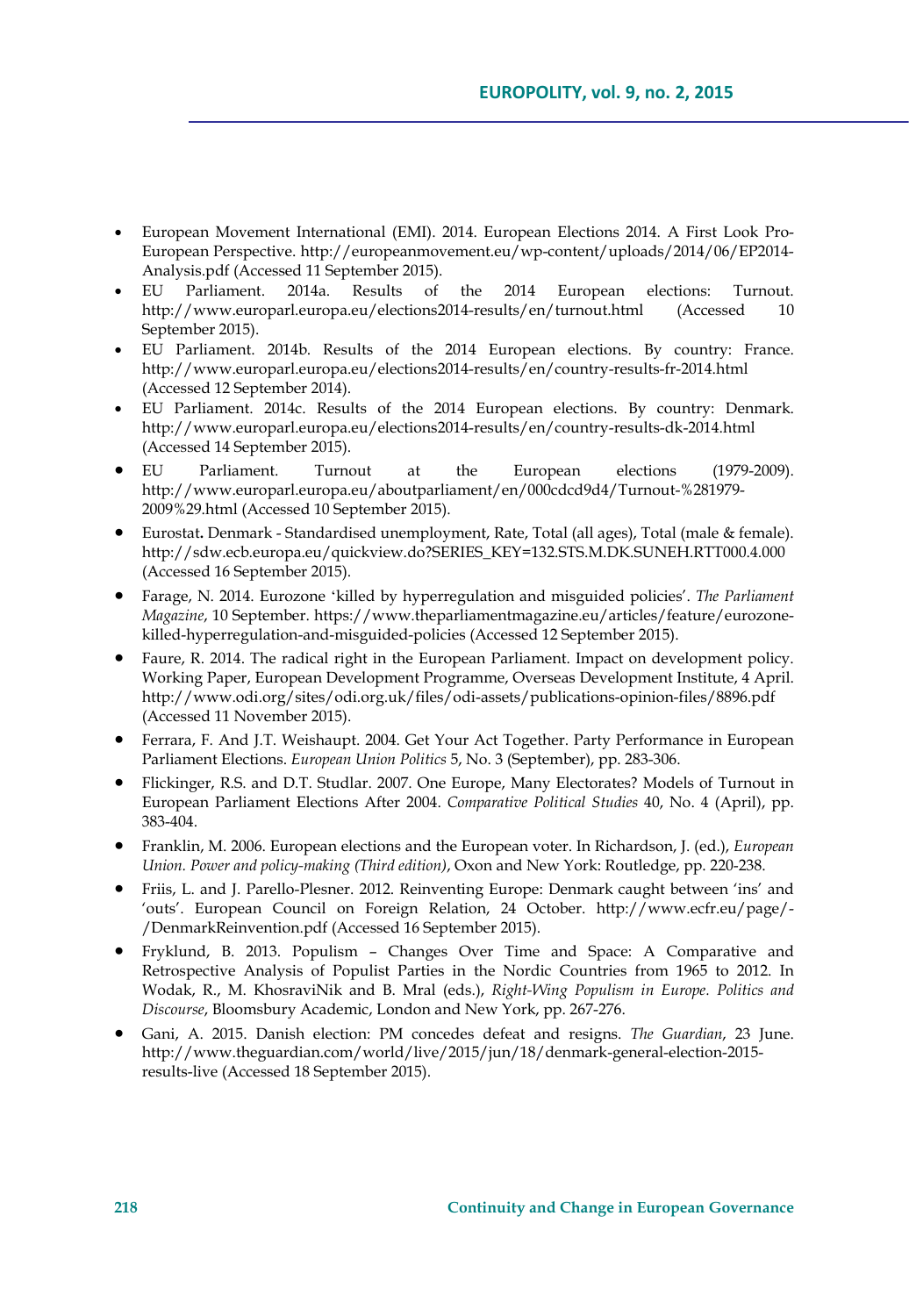- Gergely, O. and S. Gautier. 2013. The Rise of Eurosceptic Right-Wing Parties and the 2014 European Parliament Elections. http://www.mhpc.com/corporate-affairs/the-rise-of-theeurosceptic-right-wing-parties/ (Accessed 10 September 2015).
- Giebler, H. 2014. Contextualizing Turnout and Party Choice: Electoral Behavior on Different Political Levels. In Weßels, B., H. Rattinger, S. Roßteutscher and R. Schmitt-Beck (eds.), *Voters on the Move or on the Run?* Oxford: Oxford University Press, pp. 115-138.
- Givens, T.E. 2005. *Voting Radical Right in Western Europe*. Cambridge: Cambridge University Press.
- Grand, P. and G. Tiemann. 2012. Low turnout in European Parliament elections is driven by the voters perception that the process is not rewarding enough for voters. London School of Economics and Political Science. http://blogs.lse.ac.uk/europpblog/2012/08/09/turnouteuropean-parliament/ (Accessed 16 September 2015).
- Grande, E. 2012. Conclusion: how much change can we observe and what does it mean?. In Kriesi, H., E. Grande, M. Dolezal, M. Helbling, D. Höglinger, S. Hutter and B. Wüest, *Political Conflict in Western Europe*. Cambridge: Cambridge University Press, pp. 277-301.
- Grossman, E. 2007. Introduction: France and the EU: from opportunity to constraint. *Journal of European Public Policy* 14, No. 7 (October), pp. 983-991.
- Guibernau, M. 2010. Migration and the rise of the radical right. Social malaise and the failre of mainstream politics. *Policy Network Paper*. March. Accessed December 6, 2015. www.policynetwork.net.
- Hajner, J. 2001. Understanding European voting behavior: An examination of ticket splitting in European elections. Madison, Wisconsin. http://aei.pitt.edu/2096/ (Accessed 10 September 2015).
- Hellström, A. and P. Hervik. 2013. Feeding the Beast: Nouring Nativist Appeals in Sweden and in Denmark. Institut for Kultur og Globale Studier, Aalborg Universitet http://vbn.aau.dk/files/53272264/comid\_wp\_1.pdf (Accessed 18 September 2015).
- Hix, S. and M. Marsh. 2011. Second-order effects plus pan-European political swings: An analysis of European Parliament elections across time. *Electoral Studies* 30, No. 1 (March), pp. 4- 15.
- Hix, S. and M. Marsh. 2007. Punishment or Protest? Understanding European Parliament Elections. *The Journal of Politics* 69, no. 2 (May, 2007), pp. 495-510.
- Hix, S. and S. Hagemann. 2009. Could Changing the Electoral Rules Fix European Parliament Elections?. *Politique Européenne*, No. 28 (Spring), pp. 27-41.
- Hobolt, S.B. and J. Wittrock. 2011. The second-order election model revisited: An experimental test of vote choices in European Parliament elections. *Electoral Studies* 30, No. 1 (March), pp. 29-40.
- Hobolt, S.B., J.J. Spoon and J. Tilley. 2008. A Vote Against Europe? Explaining Defection at the 1999 and 2004 European Parliament Elections. *British Journal of Political Science* 39, No. 1 (January), pp. 93-115.
- Howarth, D. and G. Varouxakis. 2014. *Contemporary France. An Introduction to French Politics and Society*. Oxon and New York: Routledge.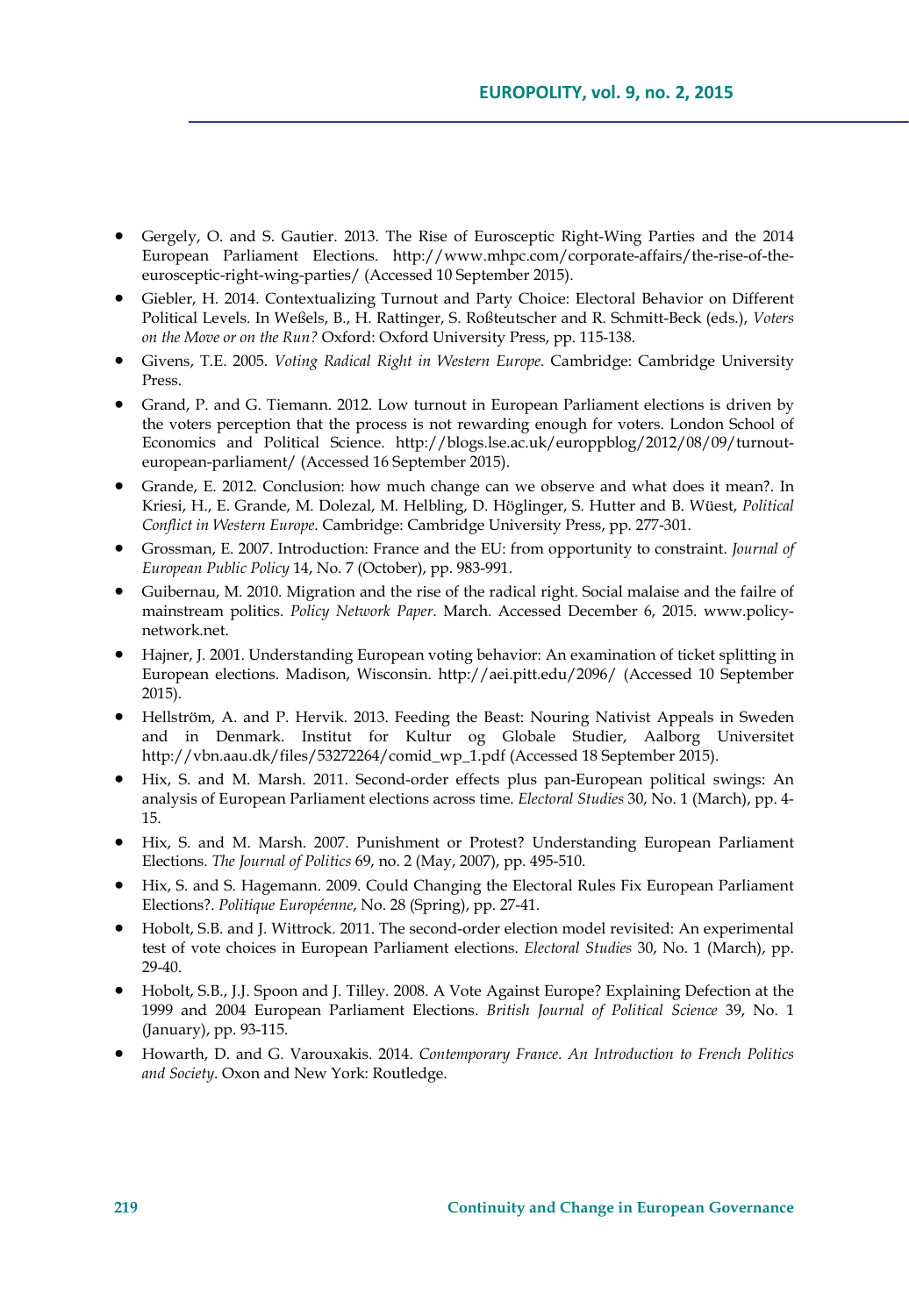- International Organization for Migration. 2014. Denmark. September. http://www.iom.int/cms/en/sites/iom/home/where-we-work/europa/europeaneconomic-area/denmark.html (Accessed 15 September 2015).
- Inter-Parliamentary Union. Denmark Folketinget (The Danish Parliament). http://www.ipu.org/parline/reports/2087\_E.htm (Accessed 14 September 2015).
- Ivaldi, G. 2003. The FN split: party system change and electoral prospects. In Evans, J. (ed.), *The French Party System*, Manchester and New York: Manchester University Press, pp. 137-154.
- Ivarsflaten, E. and F. Gudbrandsen. 2012. The Populist Radical Right in Western Europe. In Juliet Love (ed.), *Europa Regional Surveys of the World: Western Europe 2012 (15<sup>th</sup> edition)*, Oxon and New York: Routledge.
- Kallis, A. 2014. *The Radical Right in Contemporary Europe*. Ankara: Seta.
- Kelstrup, M. 2013. Denmark's relation to the European Union: a history of dualism and pragmatism. In Miles, L. and A. Wivel (eds.), *Denmark and the European Union*, Oxon and New York: Routledge, pp. 14-29.
- Kessler, A.E. and G.P. Freeman. 2005. Support for Extreme Right-Wing Parties in Western Europe: Individual Attributes, Political Attitudes, and National Context. *Comparative European Politics* 3, pp. 261-288.
- Kolaric, B. 2013. Representation in opposition: the role of the Eurosceptic MEPs in the European Parliament. Dissertation, London School of Economic, European Institute http://www.academia.edu/6279351/Representation\_in\_opposition\_the\_role\_of\_the\_Eurosce ptic\_MEPs\_in\_the\_European\_Parliament (Accessed 28 September 2015).
- Le Cacheux, J. and E. Laurent. 2015. *Report on the State of European Union. Is Europe Sustainable?* New York: Palgrave Macmillan.
- Levring, P. 2013. Danish Voters Shrug Off Government Policies in Local Election. *Bloomberg Businessweek*, 20 November. http://www.businessweek.com/news/2013-11-20/danishvoters-shrug-off-government-policies-in-local-election (Accessed 15 September 2015).
- Levy-Abegnoli, J. 2015. Far right MEPs form EU parliamentary group. *The Parliament Magazine*, 16 June. https://www.theparliamentmagazine.eu/articles/news/far-right-meps-form-euparliamentary-group (Accessed 15 September 2015).
- Manow, P. 2005. National Vote Intention and European Voting Behavior, 1979-2004. Second Order Election Effects, Election Timing, Government Approval and the Europeanization of European Elections. MPIfG Discussion Paper 05/11, November, pp. 1-30. http://www.mpifg.de/pu/mpifg\_dp/dp05-11.pdf (Accessed 10 September 2015).
- Minkenberg, M. and P. Perrineau. 2007. The Radical Right in the European Elections 2004. *International Political Science Review* 28, No. 1 (January), pp. 29-55.
- Moreau, P. 2012. The Victorious Parties Unity in Diversity?. In Backes, U. and P. Moreau (eds.), *The Extreme Right in Europe. Current Trends and Perspectives*. Göttingen: Vandenhoeck & Ruprecht, pp. 75-148.
- Morris, P. 1994. *French Politics Today*. Manchester, New York: Manchester University Press.
- Moroska, A. 2009. Right-Wing Populism & Euroscepticism in Western and Eastern Europe List Pim Fortuyn and League of Polish Families. Comparative Approach. In Arató, K. and P. Kaniok (eds.), *Euroscepticism and European Integration*. Zagreb: Political Science Research Centre, pp. 297-330.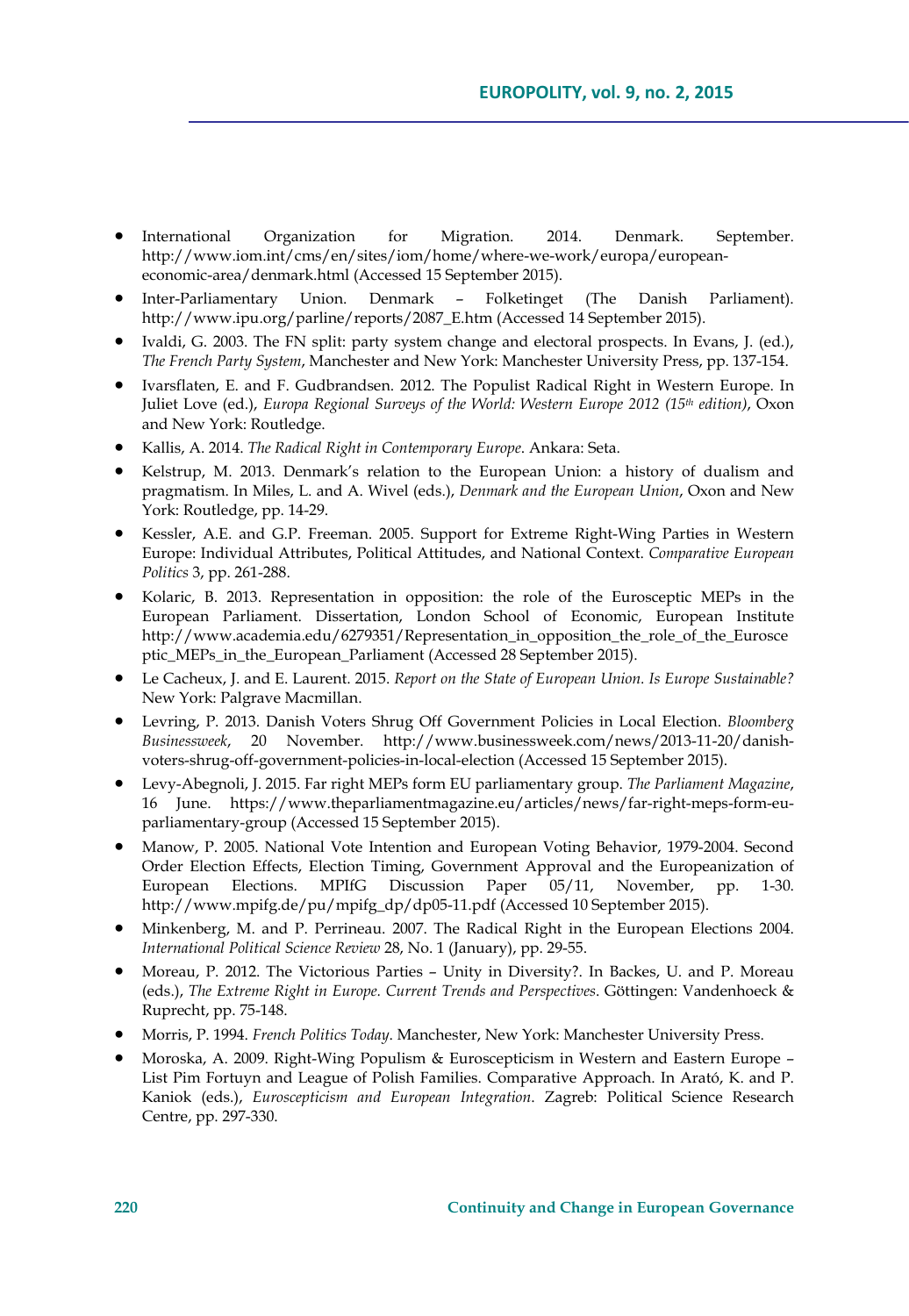- Mudde, C. 2014a. The Far Right and the European Elections. *Current History* 113, No. 761 (March), pp. 98-103. http://www.currenthistory.com/Article.php?ID=1135 (Accessed 10 September 2015).
- Mudde, C. 2014b. The European Parliament elections show the increasingly fragmented nature of European party systems. EuroPP – European Politics and Policy, The London School of Economics and Political Science, 12 June. http://bit.ly/1qzJkLI (Accessed 10 September 2015).
- Mudde, C. 2013. A European shutdown? The 2014 European elections and the great recession, The Washington Post, 4 November. http://www.washingtonpost.com/blogs/monkeycage/wp/2013/11/04/a-european-shutdown-the-2014-european-elections-and-the-greatrecession/ (Accessed 10 September 2015).
- Mudde, C. 2012. *The Relationship Between Immigration and Nativism in Europe and North America*. Washington, DC: Migration Policy Institute.
- Nedelcu, H. 2014. 2014 European Parliament Elections: Breakthrough or Continuing Trend?. CETD/ Centre for European Studies Policy Brief, August. http://carleton.ca/ces/wpcontent/uploads/Nedelcu-policy-brief-2014.pdf (Accessed 18 September 2015).
- Nielsen, N. 2014. Right-wing MEPs to form new constellations in EU parliament, *EUobserver*, 27 May. http://euobserver.com/eu-elections/124366 (Accessed 10 September 2015).
- Norris, P. 2005. *Radical Right. Voters and Parties in the Electoral Market*. New York: Cambridge University Press.
- Pelinka, A. 2013. Right-Wing Populism: Concept and Typology. In Wodak, R., M. KhosraviNik and B. Mral (eds.), *Right-Wing Populism in Europe. Politics and Discourse*, London and New York: Bloomsbury Academic, pp. 3-22.
- Pirro, A.L.P. 2015. *The Populist Radical Right in Central and Eastern Europe. Ideology, impact, and electoral performance.* Oxon and New York: Routledge.
- Raunio, T. 2007. Resisting Change: European Integration and National Party Systems. In Holzhacker R. and E. Albæk (eds.), *Democratic Governance and European Integration. Linking Societal and State Processes of Democracy*, Cheltenham: Edward Elgar Publishing Limited, pp. 69- 87.
- Reif, K. and H. Schmitt. 1980. Nine Second-Order National Elections A Conceptual Framework for the Analysis of European Election Results. *European Journal of Political Research* 8, No. 1, March, pp. 3-44.
- Rohrschneider, R. and N. Clark. 2008. Second-Order Elections versus First-Order Thinking: How Voters Perceive the Representation Process in a Multi-Layered System of Governance. In van der Eijk, C. and H. Schmitt (eds.), *The Multilevel Electoral System of the EU*, Mannheim: CONNEX Report Series No. 4, pp. 137-162.
- Roos, J E. and L. Oikonomakis. 2014. Chapter Six: They Don't Represent Us! The Global Resonance of the Real Democracy Movement from the Indignados to Occupy. In della Porta, D. and A. Mattoni (eds.), *Spreading Protest. Social Movement in Times of Crisis*. Colchester, UK: ECPR Press, pp. 117-136.
- Rydgren, J. 2004. *The Populist Challenge. Political Protest and Ethno-nationalist Mobilization in France*. New York and Oxford: Berghahn Books.
- Schmitt, H. 2010. Introduction. In Schmitt, H. (ed.), *European Parliament Elections after Eastern Enlargement*. London and New York: Routledge, pp. 1-11.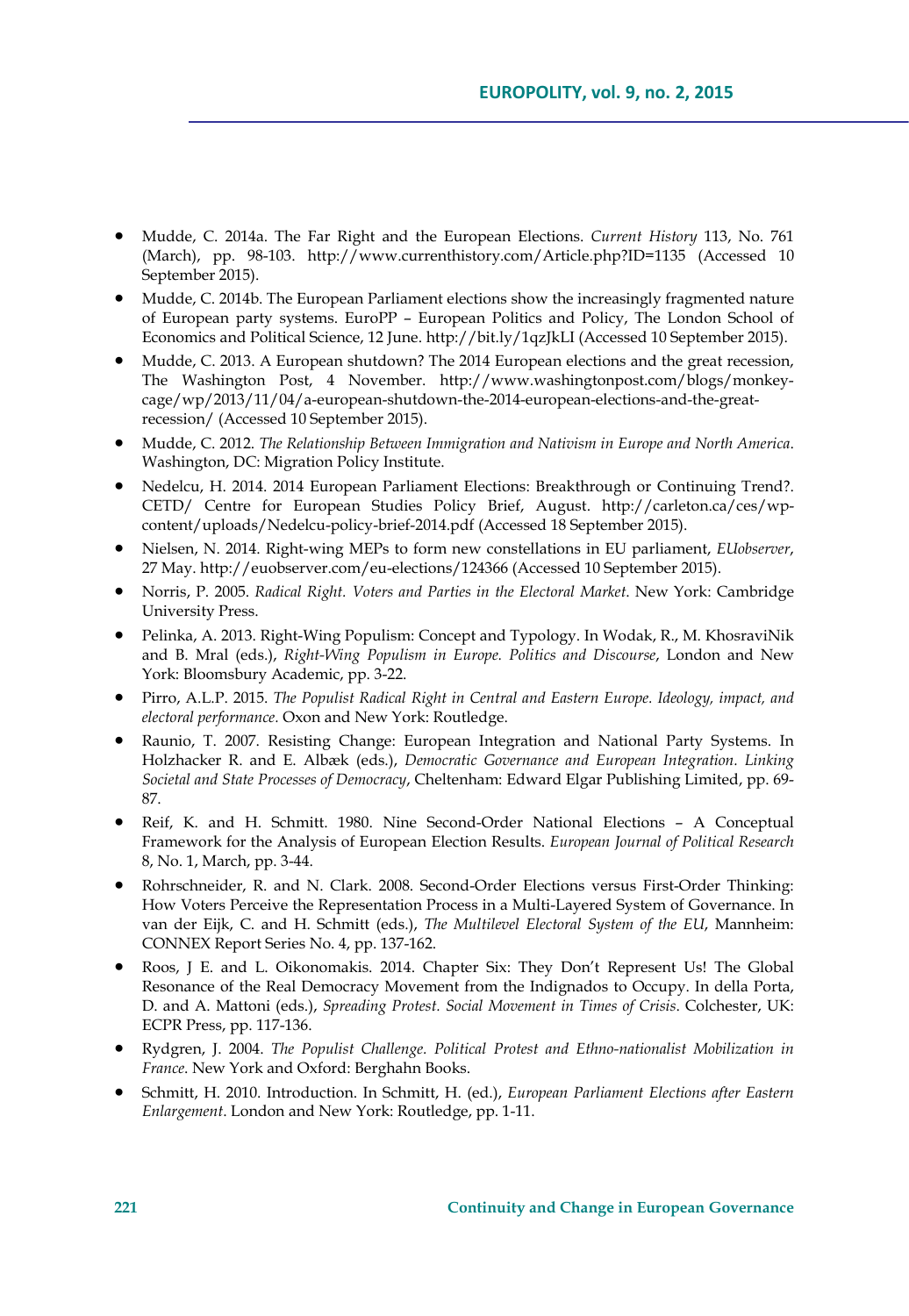- Schweiger, C. 2014. *The EU and the Global Financial Crisis. New Varieties of Capitalism*. Cheltenham and Northampton: Edward Elgar Publishing.
- Shields, J.G. 2007. *The Extreme Right in France. From Pétain to Le Pen*. Oxon and New York: Routledge.
- Sørenson, C. 2008. Danish Euroskepticism: Unique or Part of Broader Patterns. In Hvidt, N. and H. Mouritzen (eds.), *Danish Foreign Policy Yearbook*, Copenhagen: Danish Institute for International Studies, pp. 85-113.
- Spoon, J.J. 2011. *Political Survival of Small Parties in Europe*. Ann Arbor: The University of Michigan Press.
- Stafford, O. 2015. The EU's Far-Right Coalition: A Step in the Wrong Direction for Europe?. *Equal Times*. October, 12. Accessed December 6th, 2015. http://www.equaltimes.org/the-eu-sfar-right-coalition-a?lang=en#.VmXuoL8iipB.
- Stratulat, C. and J.A. Emmanouilidis. 2013. The European Parliament election 2014. Watershed or, again, washed out?. Discussion Paper, European Policy Centre, 9 September. http://www.epc.eu/pub\_details.php?pub\_id=3699 (Accessed 10 September 2015).
- Susi, M. 2010. *The Danish People's Party, the Italian Northern League and the Austrian Freedom Party in a Comparative Perspective: Party Ideology and Electoral Support*. SPIRIT Phd Series, No. 25, Institut for Historie, Internationale Studier og Samfunsforhold, Aalborg Universitet. http://vbn.aau.dk/files/20049801/spirit\_phd\_series\_25.pdf (Accessed 15 September 2015).
- *The Local*. 2014. Danish People's Party support hits historic high. 28 November. http://www.thelocal.dk/20141128/danish-peoples-party-support-reaches-historic-high. (Accessed September 2015).
- Topaloff, L.K. 2012. *Political Parties and Euroscepticism*. New York: Palgrave Macmillan.
- Van den Berge, M. 2014. The 2014 EP election campaign in the Member States: national debates, European elections. *TEPSA Report*, 4 June. http://www.tepsa.eu/wpcontent/uploads/2014/06/TEPSA-Report-EP-election-campaigns-Mirte-van-den-Berge.pdf (Accessed 12 September 2015).
- Van der Brug, W. and M. Fennema. 2008. Euroskepticism and support for radical right parties. Conference on "Representation, Immigration, and the 2009 election to the European Parliament", Indiana University, 1 April. http://www.indiana.edu/~west/documents/20079/Conferences%20&%20Workshops/Rohr schneider/Bloomington%202008%20van%20der%20Brug%20and%20Fennema.pdf (Accessed 16 September 2015).
- Van der Brug, W., M. Fennema and J. Tillie. 2000. Anti-immigrant parties in Europe: Ideological or protest vote?. *European Journal of Political Research* 37, No. 1, January, pp. 77-102. (Accessed 12 September 2015).
- Vidalon, D. 2014. France's far-right score local gains as voters punish Hollande, *Reuters*, 23 March. http://uk.reuters.com/article/2014/03/23/uk-france-electionsidUKBREA2M03Z20140323 (Accessed 12 September 2015).
- Walczak, A. and W. Van der Brug. 2013. Representation in the European Parliament: Factors affecting the attitude congruence of voters and candidates in the EP elections. *European Union Politics* 14, No. 1, March, pp. 3-22.